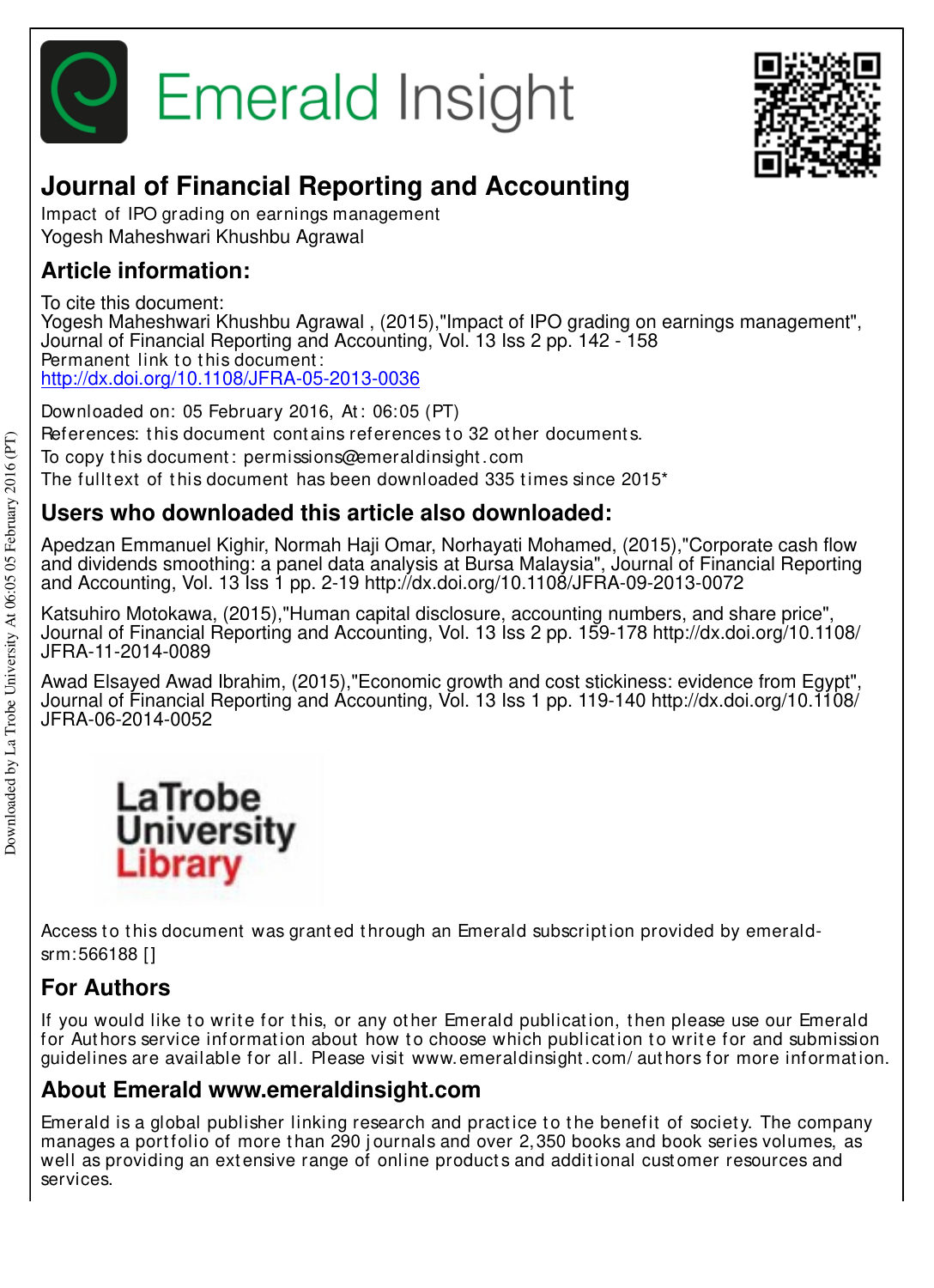Emerald is both COUNTER 4 and TRANSFER compliant. The organization is a partner of the Committee on Publication Ethics (COPE) and also works with Portico and the LOCKSS initiative for digital archive preservation.

> \*Relat ed cont ent and download informat ion correct at t ime of download.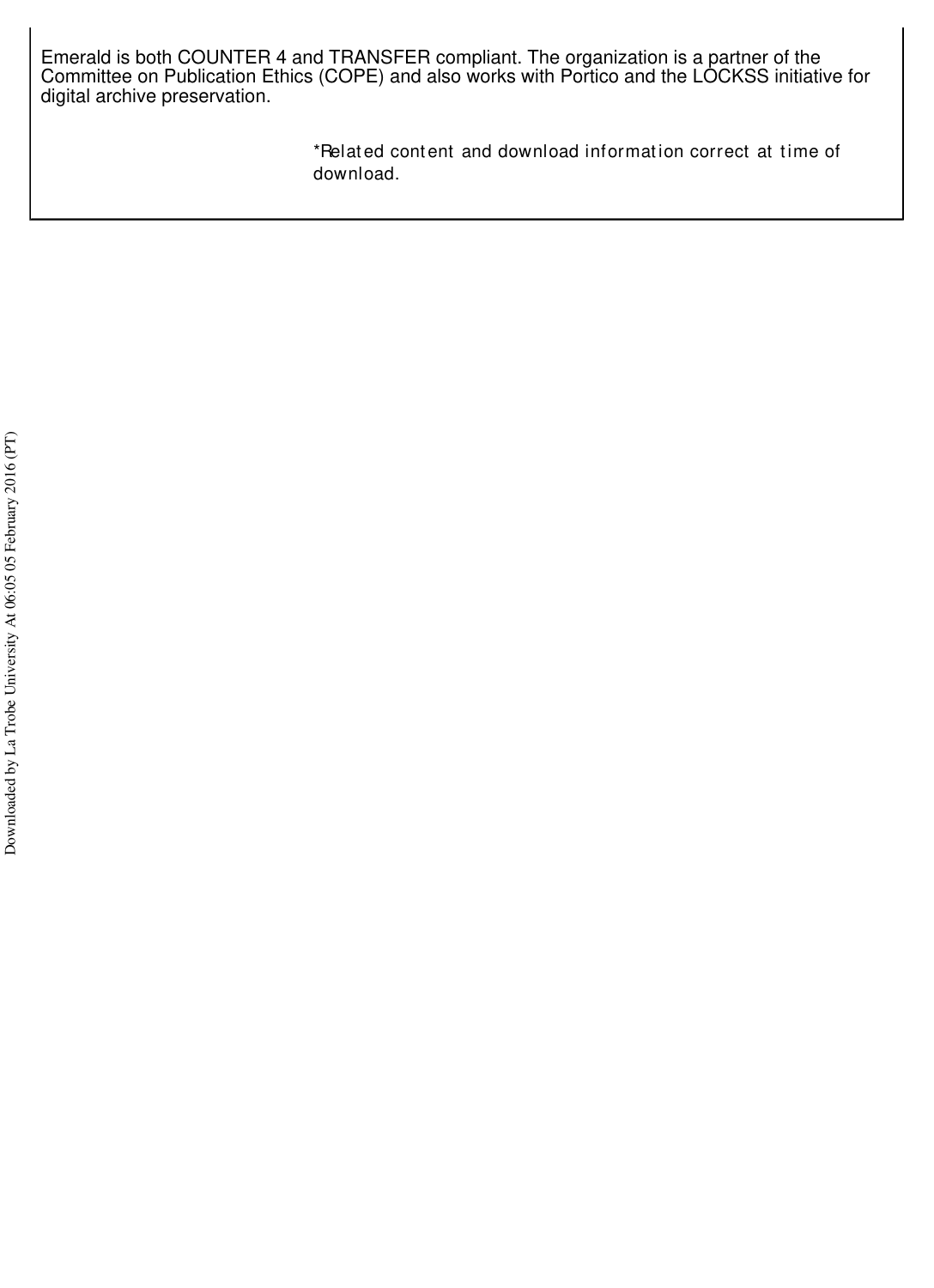#### The current issue and full text archive of this journal is available on Emerald Insight at: **www.emeraldinsight.com/1985-2517.htm**

JFRA 13,2

**142**

Received 21 May 2013 Revised 21 January 2015 Accepted 7 July 2015

# **Impact of IPO grading on earnings management**

Yogesh Maheshwari *Indian Institute of Management Indore, Indore, India, and*

Khushbu Agrawal *Freelance Researcher, Indore, India*

## **Abstract**

**Purpose** – This paper aims to examine the impact of initial public offering (IPO) grading on earnings management by Indian companies in their IPOs. Specifically, it investigates whether earnings management significantly differs in the pre-IPO grading regime and post-IPO grading regime. Further, it examines whether earnings management significantly differs between high-graded and low-graded IPOs.

**Design/methodology/approach** – The cross-sectional modified Jones model is used to obtain the discretionary accruals, a proxy for earnings management. The impact of IPO grading on earnings management is assessed using multiple regression analysis.

**Findings** – Earnings management is significantly lower in graded IPOs as compared to the ones that are not graded. Further, among the graded IPOs, the high-graded IPOs exhibit lower earnings management as compared to the low-graded IPOs. The findings are robust to the use of an alternative measure for discretionary accruals.

**Originality/value** – IPO grading in India is a unique certification mechanism, introduced for the first time in any market. This paper establishes the efficacy of this mandatory certification mechanism in reducing earnings management. The findings could be valuable to issuer companies, investors and market regulators.

**Keywords** IPO, Discretionary accruals, Earnings management, IPO grading

**Paper type** Research paper

### **1. Introduction**

As theoretically defined by Schipper (1989), earnings management is a purposeful intervention in the external financial reporting process, with the intent of obtaining some private gain (as opposed to, say, merely facilitating the neutral operation of the process). According to Healy and Wahlen (1999), earnings management is said to occur when managers use judgement in financial reporting and in structuring transactions to alter financial reports to either mislead some stakeholders about the underlying economic performance of the company, or to influence contractual outcomes that depend on reported accounting numbers.

Earnings management has been an area of concern for researchers and investors alike, for a long time now. While the existing listed companies also resort to earnings management, the practice is more rampant in the case of companies coming out with their initial public offerings (IPOs). This is largely due to the fact that not much information on the financial health and performance of the company is available in the public domain prior to the public issue. Also, the price at which shares can be issued is predominantly a function of the perceived value of the shares of the company. Thus, this



Journal of Financial Reporting and **Accounting** Vol. 13 No. 2, 2015 pp. 142-158 © Emerald Group Publishing Limited 1985-2517 DOI 10.1108/JFRA-05-2013-0036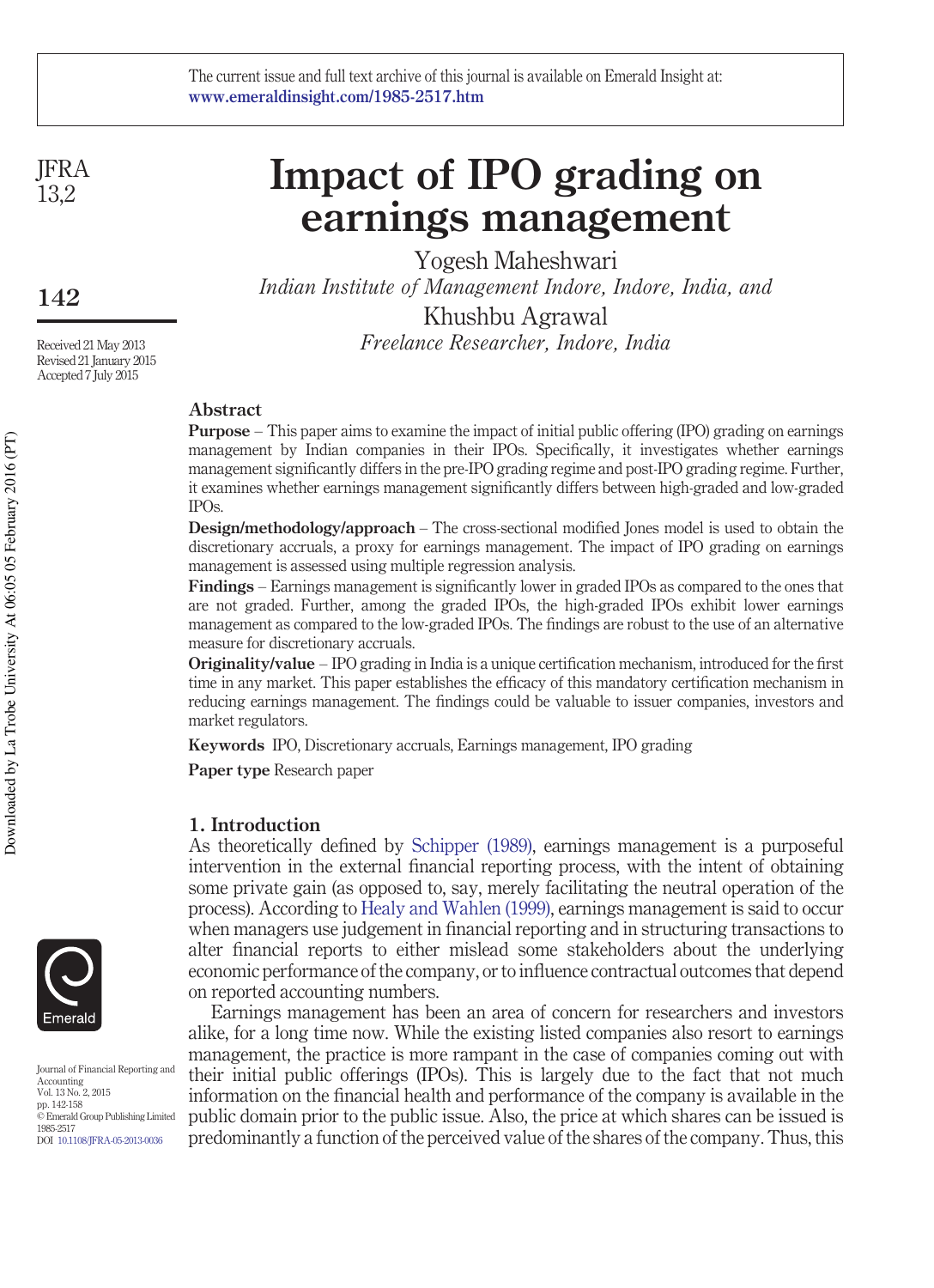results into information asymmetry between the IPO firms and the potential investors. The companies therefore have the motivation to engage in income-increasing earnings management to raise the proceeds from the offering. They tend to report stable and better financial results, though still complying with the prevailing accounting principles and standards. Several surveys and studies have confirmed that companies are under intense pressure to report better earnings.

While underpricing is a more common phenomenon in IPOs, to our mind, overpricing is a larger concern when it comes to wealth erosion of retail investors. This applies more so to a retail investor who is not properly equipped to analyse the financial health of the issuing company. Primary markets in an emerging economy like India are known to have institutional voids in various forms of their markets. This, coupled with the fact that investor education in such nations is not quite satisfactory, certification of IPOs is important so as to reduce the information asymmetry that otherwise exists in the market.

In India, the securities market regulator, the Securities and Exchange Board of India (SEBI), is primarily mandated to protect the interests of small investors. To ensure that such investors do not fall prey to overpricing of IPOs, it has from time-to-time introduced several measures. This is more so given the fact that they do not have the expertise and the wherewithal to properly analyse the financial statements of companies to make a more informed investment decision.

IPO grading has been one such initiative where an external credit rating agency analyses the financial statements and other relevant data of an issuer company and assigns a grade to the IPO of equity shares or any other security that may be converted into equity shares at a later date. The grade indicates a relative assessment of the fundamentals of an offering. The commonly used grades at this point in time are IPO Grade 1, IPO Grade 2, IPO Grade 3, IPO Grade 4 and IPO Grade 5, representing poor, below average, average, above average and strong fundamentals, respectively. As per the applicable SEBI guidelines, it is mandatory for a company that has filed a draft offer document with SEBI on or after May 1, 2007, to obtain a grade for its IPO from at least one credit rating agency. Grades once assigned cannot be rejected by a company. However, if dissatisfied with the grade(s), it can get its IPO rated by another credit rating agency. In such instances, the company has to disclose all the grades.

The IPO grading process is expected to analyse the future of the industry to which the company belongs, the competitive strengths and weaknesses of the company and the financial position and performance of the company. The IPO grading does not consider the price of the offering. While an IPO grade is not a recommendation to subscribe to the IPO, it is aimed at providing an investor with an informed and objective opinion of a professional rating agency on the offering.

Sufficient empirical evidence exists to show how several alternative certification mechanisms such as underwriters, auditors and venture capital investors impact earnings management practices of firms during IPOs, by way of reducing information asymmetry between the issuers and the investors. However, such voluntary certification mechanisms are sometimes not completely objective and unbiased. Studies show that these mechanisms might involve the reputation of the certifying entity on one hand and self-selection bias of the issuers on the other (Brau and Johnson, 2009; Chang *et al.*, 2010). Consequently, the authenticity of such certification mechanisms in reducing earnings management in IPOs may be questionable.

Impact of IPO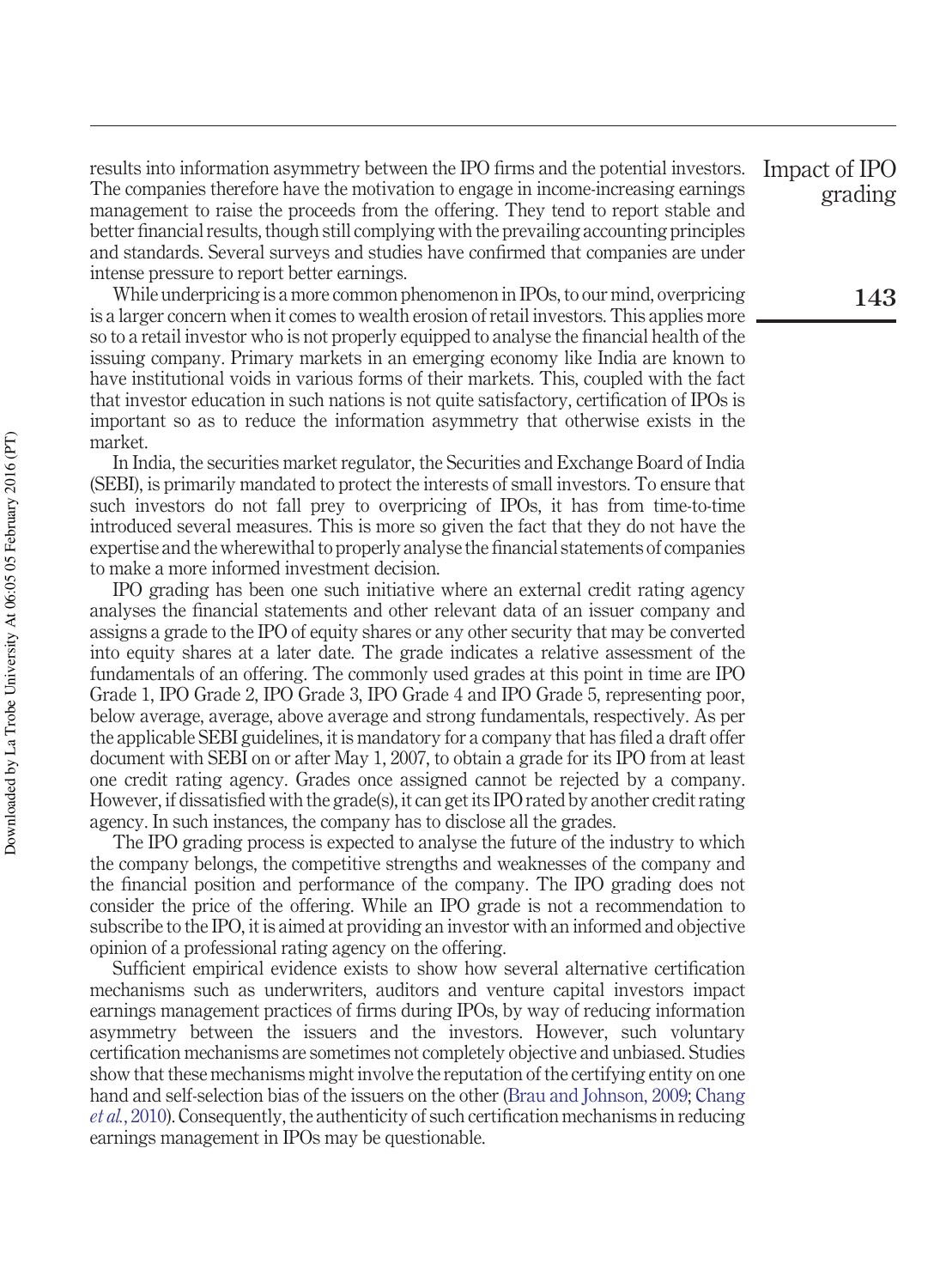On the contrary, IPO grading in India is a unique certification mechanism, introduced for the first time in any market. Being a mandatory certification mechanism enforced by a regulatory body, it provides an independent, objective and unbiased opinion on the quality of the IPO. IPO grading is expected to play both preventive as well as operative roles in reducing earnings management. The companies coming out with an IPO are aware of the fact that they will have to seek grading, wherein a professional credit rating agency would take a normalized view at their financial statements. If they still go ahead with earnings management, they face the risk of receiving a lower grade.

Given the absence of any empirical evidence on how a unique certification mechanism such as IPO grading might affect earnings management, we are motivated to investigate this issue. This study investigates whether IPO grading has a significant impact on the earnings management by Indian companies in their IPOs. Specifically, it seeks to examine whether earnings management significantly differs in the pre-IPO grading regime and post-IPO grading regime. Further, it examines whether earnings management significantly differs between high-graded and low-graded IPOs.

The remaining paper is structured into five sections. Section 2 is an extensive survey of the literature that has related to the research that has gone into earnings management so far. Section 3 outlines the data and methodology used by us in this study. This is followed by a succinct discussion on the results derived from the study in Section 4. Finally, in Section 5, the paper builds these results into the valid conclusions.

#### **2. Literature review**

In this section of the paper, an attempt is made to review the existing research work on earnings management relating to different constituent factors in IPOs. The review has been done around some prominent themes relating to earnings management, as they have evolved over a period. Some such themes have been:

- existence of earnings management in IPOs;
- causal factors for earnings management;
- impact of audit quality on earnings management;
- correlation of earnings management with underwriters' reputation;
- role of venture capital investors in restraining earnings management; and
- efficacy of IPO grading mechanism.

One of the earliest works establishing the evidence for earnings management in IPOs has been that of Friedlan (1994), which reports that IPO issuers made income-increasing discretionary accruals (DAs) in the financial statements released prior to the offering. In the absence of market-determined prices for IPOs before such shares are sold to investors, the offering price got decided by issuers and underwriters on the basis of non-price information relating to the firm. Accounting-based measures were found to be particularly useful in valuing such securities. In contrast to this, Ball and Shivakumar (2008) show that IPO firms report more conservatively. This was attributed to higher-quality reporting requirements, higher stakeholder monitoring and greater regulatory scrutiny. The results showed that firms inflated earnings to influence IPO pricing and upward-biased estimates of DAs occurred in a broad genre of studies on earnings management around similar large transactions and events.

JFRA 13,2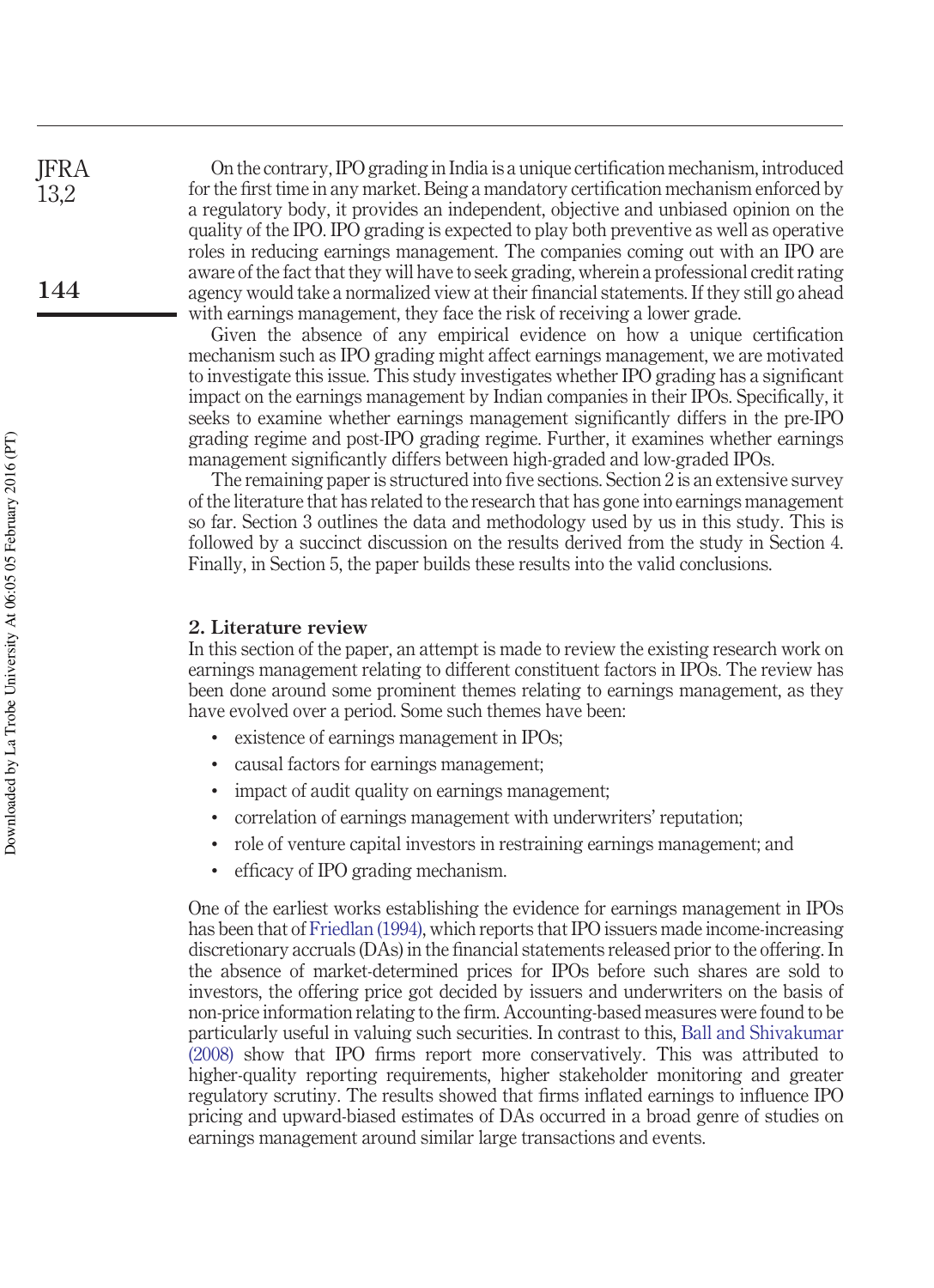When reviewing the existing research work for understanding the causal factors for earnings management, it is found that there are a range of factors that might motivate firms to engage in earnings management. Chaney and Lewis (1995) explain as to why firms manage the disclosure of accounting information. Earnings management is found to affect firm value when value-maximizing managers and investors are asymmetrically informed. In equilibrium, the strategic management of reported earnings influences investors' assessment of the market values of the shares of the firm. DuCharme *et al.* (2001) also examine the motives for firms to engage in earnings management prior to their IPOs. The pre-IPO abnormal accruals were found to be positively related to initial firm value. Such firms may seek to increase their offerings proceeds by deceiving investors with manipulated earnings. The post-offer performance of the firm would then accordingly bear a negative relationship with abnormal accruals around the offer date. This would imply that aggressive pre-IPO earnings management increases IPO proceeds and decreases subsequent returns to investors.

In a follow-up study, DuCharme *et al.* (2004) find abnormal accounting accruals to be unusually high around the stock offers, more so for firms whose offers subsequently attract lawsuits. Accruals reversed after stock offers and were negatively related to post-offer stock returns. Such reversals were more pronounced and stock returns were lower for sued firms than for those that are not sued. The incidence of lawsuits involving stock offers and settlement amounts was found to have a significant positive relation to abnormal accruals around the offer and significant negative relation to post-offer stock returns. This would have implied that some firms opportunistically manipulate earnings upward before stock issues, rendering themselves vulnerable to litigation. Fan (2007) investigates the relationship of earnings management with ownership retention, and the manner in which these two factors together affect the equilibrium valuation of IPO firms given the information asymmetry in the markets. An efficient signalling equilibrium was derived wherein reported earnings and ownership retention were endogenously chosen to convey the issuer's private information. Despite the fact that either ownership retention or reported earnings were found to communicate the issuer's type to the market unambiguously, the issuer strategically used both the signals to achieve separation from potential lower-quality imitators at minimal cost.

Huang and Lin (2007) test the hypothesis that the timing of lockup expiration is crucial to earnings management behaviour in the period after an IPO. DAs were found to exist during the period till the expiration of the first-stage lockup. These were significantly positive in the quarter of the second-stage lockup expiration. The evidence showed that the lockup provision was key in the findings of significant earnings management in the IPO year and the following year. The DAs in first-stage lockups positively related to subsequent insider selling activity, building the premise that insiders' selling after lockup expiration accounts for earnings management in the lockup period. In the same year, Nagata and Hachiya (2007) investigate impact of earnings management on IPO prices. The study based on a sample of JASDAQ IPO firms found that the offer price reflected earnings management to some extent. While firms with conservative earnings management were associated with higher offer prices, those managing earnings aggressively got discounted when they failed to exhibit smooth earnings growth.

Kao *et al.* (2009) examine whether government IPO regulatory initiatives may have contributed to the issuers' opportunistic behaviour. Considering evidence from China,

Impact of IPO grading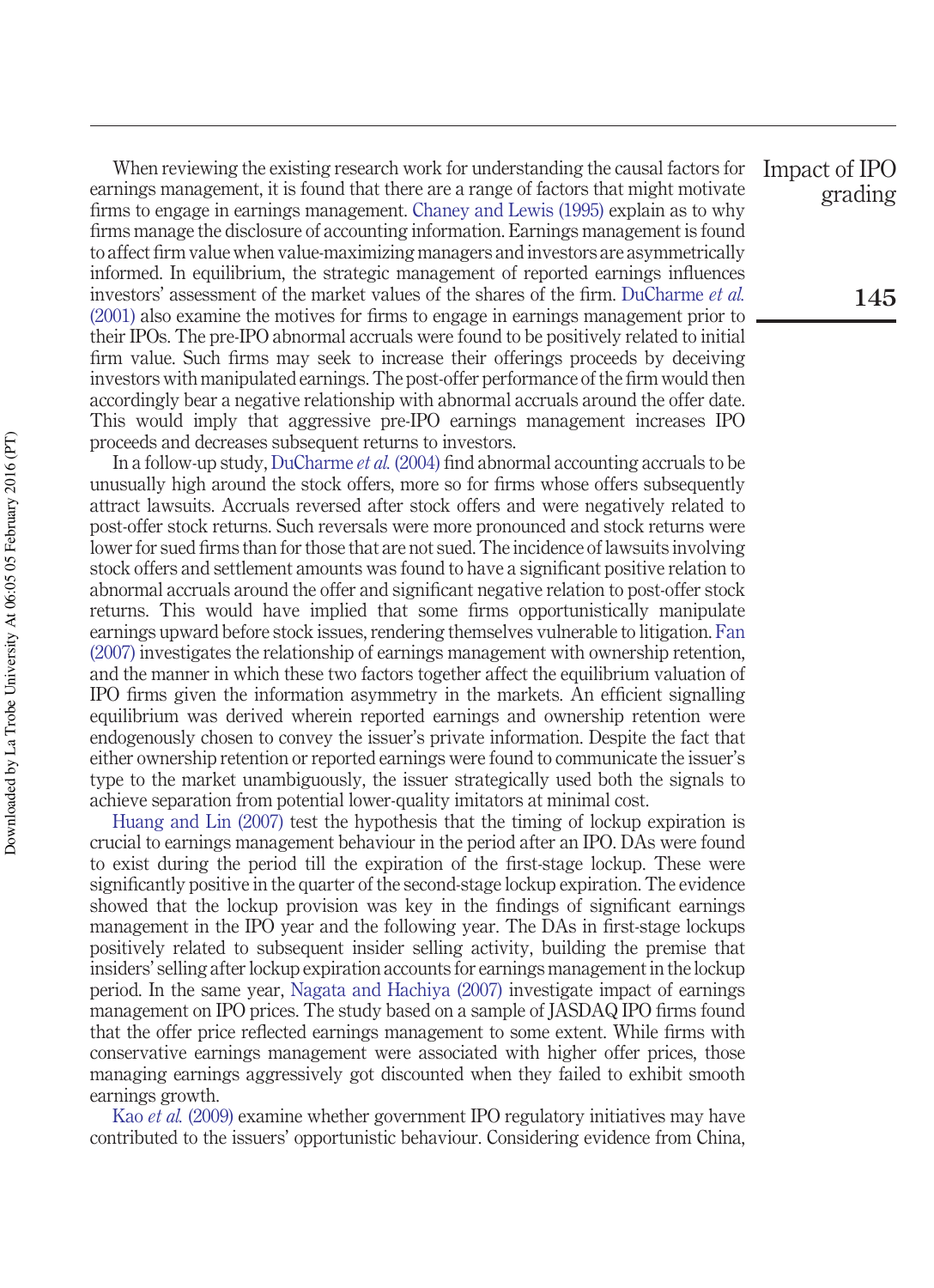two sets of IPO regulations were studied. These were pricing regulations that stipulated IPO prices to be a function of accounting performance and penalty regulations that penalized IPO firms for overly optimistic forecasts. IPO firms that report better pricing-period accounting performance were found to have larger declines in postissue profitability, lower first-day stock returns and worse long-run post-issue stock performance. Using non-core earnings as the proxy for earnings management, it is documented that IPO firms that report higher pricing-period accounting performance engage in more income-increasing earnings management. Hence, pricing regulations may have induced IPO firms to inflate pricing-period earnings and affect the post-issue performance negatively. On the other hand, penalty regulations have deterred IPO firms from making overoptimistic earnings forecast and therefore have a positive impact on the behaviour of IPO firms.

For a sample of Chinese IPO firms, Aharony *et al.* (2010) show that related-party sales of goods and services could be used opportunistically to manage earnings upwards in the pre-IPO period. It is also evidenced that such behaviour may be motivated by the prospect of tunnelling opportunities in the post-IPO period. The results attempt to explain the motives for and consequences of earnings manipulation during the IPO process. Around the same time, Xiong *et al.* (2010) test the market performance of a zero-investment trading strategy, comprising two-firm portfolios that took short positions in the IPOs and long positions in control firms matched by industry and market capitalization, based on the knowledge of IPO underperformance and estimates of pre-IPO earnings management. It was shown that significant positive abnormal returns could be earned trading on the knowledge of IPO underperformance. However, the relationship between the level of abnormal returns and the level of pre-IPO earnings management was not found to be significant. The results suggested that existent pre-IPO earnings management plays important roles, although these may not be measurable.

Ahmad-Zaluki *et al.* (2011) find evidence of income-increasing earnings management in IPOs, more so during periods of severe economic stress. Within the high-ownership concentration Malaysian market, concerns for post-issue control were found to constrain IPO earnings management, as owners seem willing to accept reduced IPO proceeds and signalling opportunities to increase the likelihood of retaining control of the company after the issue. The requirement to provide a profit guarantee did not affect earnings management substantially. IPO firms engaged in aggressive income-increasing earnings management had significantly worse market-based performance than their more conservative counterparts. Building on expectations of managerial agency and control, Aerts and Cheng (2011) examine the association of earnings management and narrative impression management in Chinese IPO prospectuses. Anticipated earnings management concerns are argued to be a significant incentive for causal disclosures on earnings to rationalize and legitimize earnings outcomes. Earnings of these IPO firms are found to be closely aligned to management propensity and its use of tactical causal disclosures. Stronger earnings management is associated with more intense assertive causal disclosures, while avoiding the use of explicit defensive causal disclosure tactics.

Boulton *et al.* (2011) examine the impact of country-level earnings quality on IPO underpricing. IPOs are found to be underpriced less in countries where public firms produce higher-quality earnings information. This held true even after controlling for

JFRA 13,2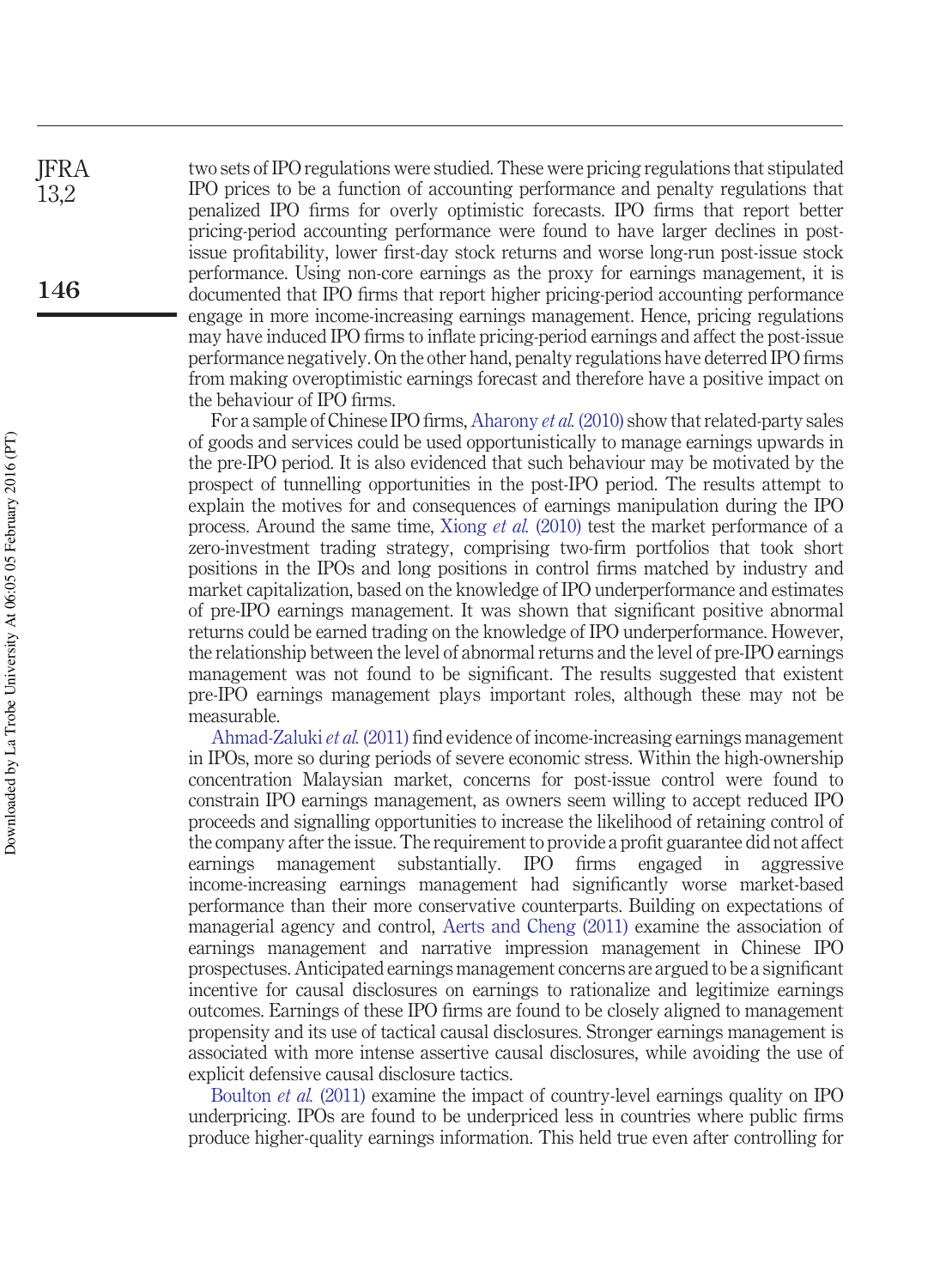other deal- and country-specific factors that affect IPO underpricing, and was driven neither by the large and relatively transparent markets in the USA and UK nor by the relatively opaque Japanese market. The impact of low earnings quality on underpricing was partially offset by the use of a top-tier underwriter.

The third theme for literature review considered the audit quality and its impact on earnings management. Specialists such as auditors, underwriters, attorneys and venture capital investors are also known as third-party certifiers in an IPO process. Brau and Johnson (2009) document a significant negative and robust correlation between IPO firms' earnings management and the presence of prestigious third-party certifiers, and test if this correlation is driven by IPO firms attempting to signal firm quality or third-party certifiers mitigating earnings management in the issuing firm. Using a two-stage multivariate model, this work found empirical support for the signalling hypothesis that IPO firms self-select prestigious certifiers for IPOs but not for the post-engagement mitigation hypothesis that after engagement, third-party certifiers do not significantly impact earnings management in IPOs. Taking the specific case of auditors, Michaely and Shaw (1995) investigate the relationship between auditor reputation and the characteristics of the IPOs that auditors take to the market. Consistent with its hypotheses, it was found that more prestigious auditors were associated with IPOs that seem a priori less risky, the IPOs that are associated with more prestigious auditors were perceived to be less risky by the market, and the long-run performance of IPOs was related to the prestige of the auditor employed.

Becker *et al.* (1998) examine the relation between audit quality and earnings management. Audit quality was considered as a dichotomous variable with an assumption that big-six auditors are of higher quality than non-big-six auditors. Earnings management was captured by DAs. Firms employing non-big-six auditors reported DAs that increased income relatively more than the DAs reported by those having big-six auditors. Also, consistent with earnings management, the mean and median of the absolute value of DAs were found to be greater for firms with non-big-six auditors. Following this up, Chen *et al.* (2005) investigate the relationship between audit quality and earnings management for Taiwan IPO firms. Such firms with higher-quality auditors were found to engage less in earnings management in the IPO process. The firms with big-five auditors were related to less earnings management in the IPO-year. The high-quality auditors constrained earnings management and provided more precise information.

Research also exists on exploration of the correlation of earnings management with underwriters' reputation. Investigating the impact of underwriter reputation on earnings management, Chang *et al.* (2010) argue that prestigious underwriters protect their reputation by carefully monitoring and certifying financial information on IPO firms, thereby limiting any potential earnings manipulation. As a result, IPO firms having more prestigious underwriters are likely to exhibit substantially less-aggressive earnings management. Conversely, this work found the existence of a negative relationship between earnings management and the post-offer stock performance of IPO firms, only for those firms associated with less-prestigious underwriters. This is followed by Sun *et al.* (2010), who examine whether underwriters play any systematic and significant role for IPO issuers. More specifically, a negative relation between underwriter reputation and earnings management before an IPO and a positive relation between underwriter reputation and firm operating performance after an IPO were

Impact of IPO grading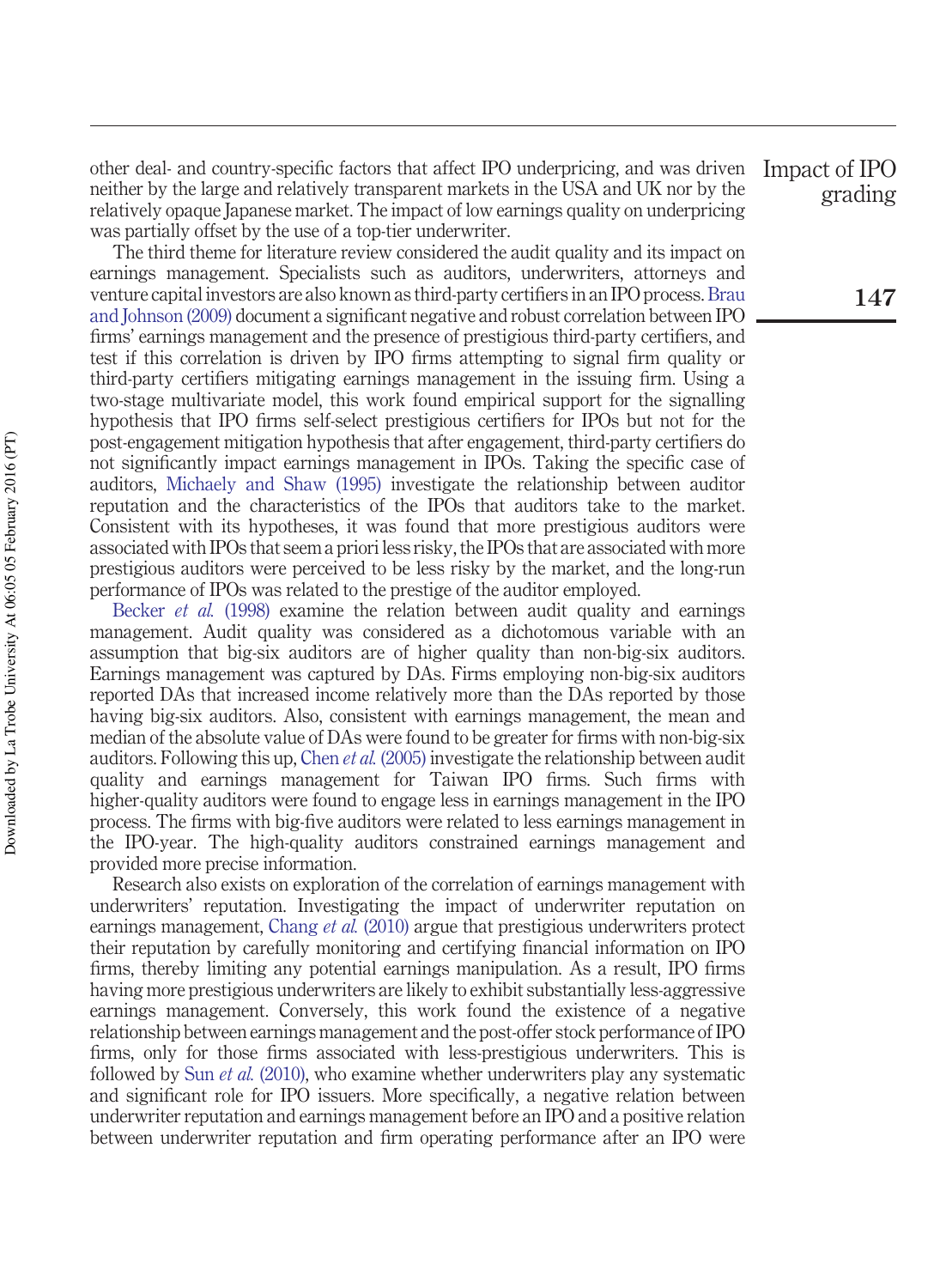hypothesized. High-reputation underwriters were found to be associated with less earnings management before an IPO, and IPO issuers with high-reputation underwriters exhibited better post-IPO operating performance after controlling for pre-IPO earnings management.

Moral hazard and asymmetric information have both been proposed to be the motives behind the use of IPO lockup provisions in the literature. Rather than consider them to be mutually exclusive motivations, Yung and Zender (2010) show that each is dominant for a different set of firms. The underwriter certification hypothesis found support and was then used to categorize the firms in the sample. Firms that were certified by reputed underwriters had lower severity of asymmetric information relative to other firms and were more likely to have moral hazard as the friction that motivated the use of the lockup provision. Lee *et al.* (2012) while studying the relationship between underwriter reputation and earnings management of IPO firms find these firms to engage in less earnings management if their issues were underwritten by prestigious investment bankers. This role of prestigious underwriters in restraining earnings management did not change even during the Internet Bubble period or after the passage of the Sarbanes–Oxley (SOX) Act. The findings supported the certification role of underwriters in the IPO process. Also, the earnings management was found to be lesser for firms going public in the post-SOX as compared to the pre-SOX period.

The fifth theme related to research work done for understanding the role of venture capital investors in restraining earnings management. Morsfield and Tan (2006) find that IPO-year abnormal accruals are lower in the presence of venture capitalists. The results of the study were robust to controls for the endogenous choice of venture capital financing. The venture capital effect held even when controlling for IPO lock-up provisions, venture capitalists' partial cashing out subsequent to the IPO and alternative proxies for earnings management. Earnings management at the time of the IPO can lead investors to pay unrealistic prices for their shares. Building this up further, Gioielli *et al.* (2008) investigate the dynamics of earnings management in IPOs and the role of venture capitalists in hampering such practice. It was found that earning inflation occurred only in the IPO period and deflation started thereafter. Comparing IPOs backed by venture capitalists to those that were not, it was observed that venture-backed IPOs presented no significant evidence of earnings management in any of the phases around the IPO.

Yoon and Kim (2009) empirically investigate earnings management practices for venture firms when they go public. It hypothesized that the different institutional listing requirements had different earnings management implications for IPO firms and used the mean difference tests and graphic approaches to test the differences in earnings management practices of such firms and two control samples. The results indicated that the former employ more aggressive earnings management practices than the latter in the IPO-year. Taking a more generalized approach, Lee and Masulis (2011) investigate the role of financial intermediaries participating in the IPO process in restraining earnings management. While no evidence was found in general that venture capitalists significantly restrained earnings management by IPO issuers, the more reputable venture capitalists and investment banks were associated with significantly less earnings management, in line with their implicit certification of the issue quality. Moreover, a stronger reduction in earnings management was found when more reputed investment banks and venture capitalists were matched.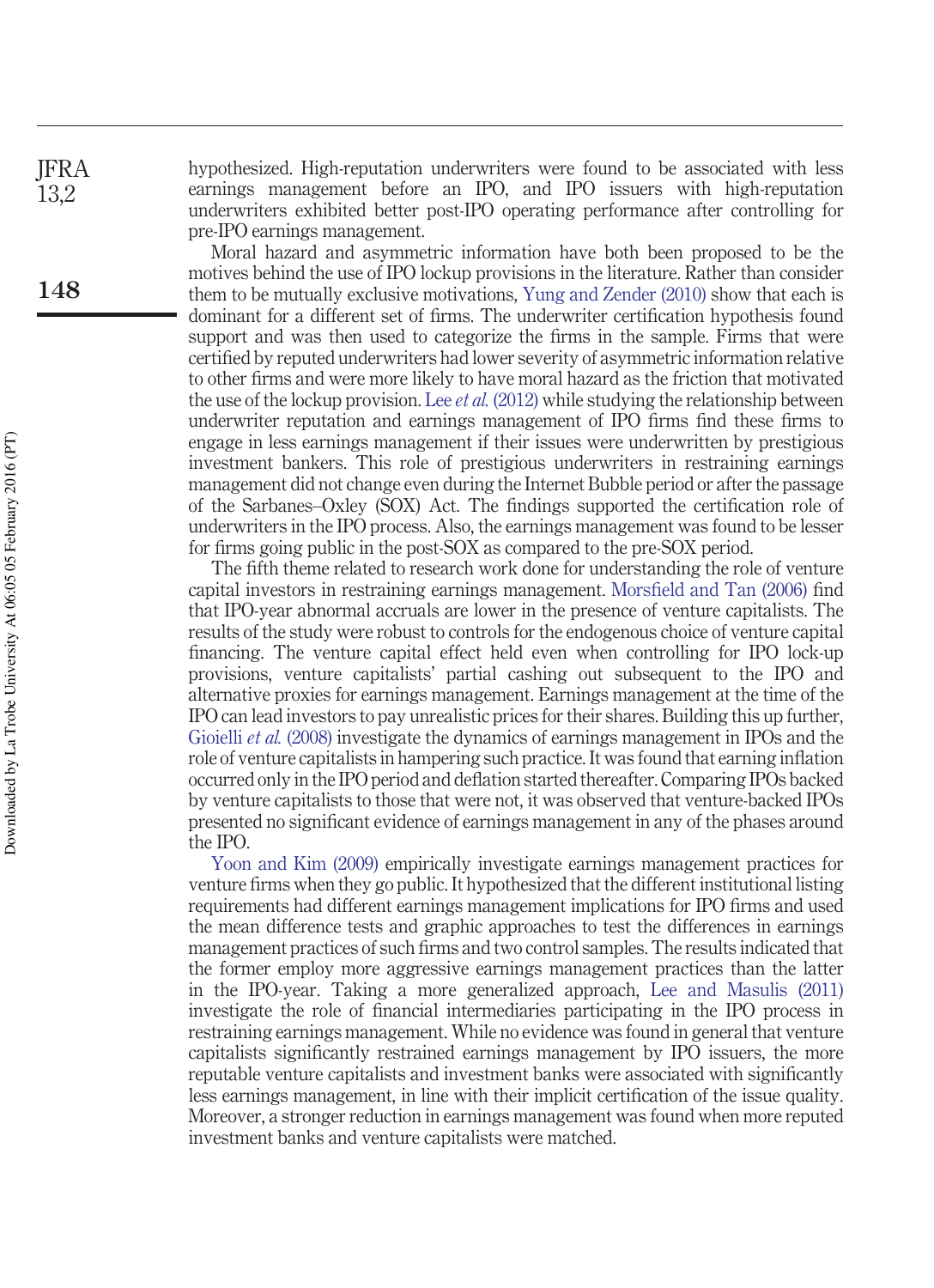Chahine *et al.* (2012) examine the extent to which principal–principal agency conflicts within venture capital syndicates lead to additional principal–agent conflicts in IPO firms in two institutional contexts. The diversity of a venture capital syndicate was found to increase pre-IPO discretionary current accruals, used as a proxy for earnings management. Also, firms with higher earnings management and venture capital diversity were associated with higher underpricing and lower aftermarket performance. Hu *et al.* (2012) analyse the effect of venture capital participation on accounting information quality. Venture capitalists were found to have a significant effect on earnings management, with reduced DAs before the expiration and enhanced DAs after the expiration of equity lock-up period. The findings supported the moral hazard hypothesis of venture capital, but not their certification/monitoring role in IPOs.

Not much work seems to have been done on the efficacy of the IPO grading mechanism. Deb and Marisetty (2010) argue that the IPO grading mechanism provides a better opportunity to test the well-established certification hypothesis, especially in the context of emerging markets with institutional voids. IPO grading is found to decrease IPO underpricing and positively influence the demand of retail investors. While grading reduced secondary market risk and improved liquidity, it did not affect long-run performance of the offerings. IPO grading successfully captured firm size, business group affiliation and firm's quality of corporate governance.

#### **3. Data and methodology**

#### *3.1 Sample selection and description*

The sample for this study consists of IPOs by Indian firms from the calendar year 2002 to 2012. Grading of IPOs became mandatory in May 2007. So, the study period has been selected such that there are almost equal periods for the pre-grading and post-grading regimes. Consequently, the period from January 2002 to April 2007, i.e. when IPO grading was not mandatory, is considered as the pre-grading regime, and the period from May 2007 to December 2012, i.e. when IPO grading became mandatory, is considered as the post-grading regime. The issue-specific data relating to the IPOs have been collected from the National Stock Exchange website, and data relating to the accounting variables have been collected from the Centre for Monitoring Indian Economy Prowess database. The year-wise and industry-wise distribution of the sample are presented in Tables I and II, respectively.

#### *3.2 Methodology*

The impact of IPO grading on earnings management is assessed using multiple regression analysis. For this purpose, the dependent variable is DAs, which is taken as a proxy for earnings management.  $DA_t$ , represents the DAs of the firms in the IPO year t.  $DA_t$  is estimated using the cross-sectional modified Jones model. For this purpose, separate industry-wise regressions have been run to estimate the parameters of the following model:

$$
TA_{t}/A_{t-1} = \alpha_{1}(1/A_{t-1}) + \alpha_{2}(\Delta REV_{t} - \Delta REC_{t})/A_{t-1} + \alpha_{3}PPE_{t}/A_{t-1}
$$

where,

TA. Total accruals in year t, estimated as excess of net income in year  $t (NI_t)$ over cash flow from operations in year  $t$  (CFO<sub>t</sub>)

grading

Impact of IPO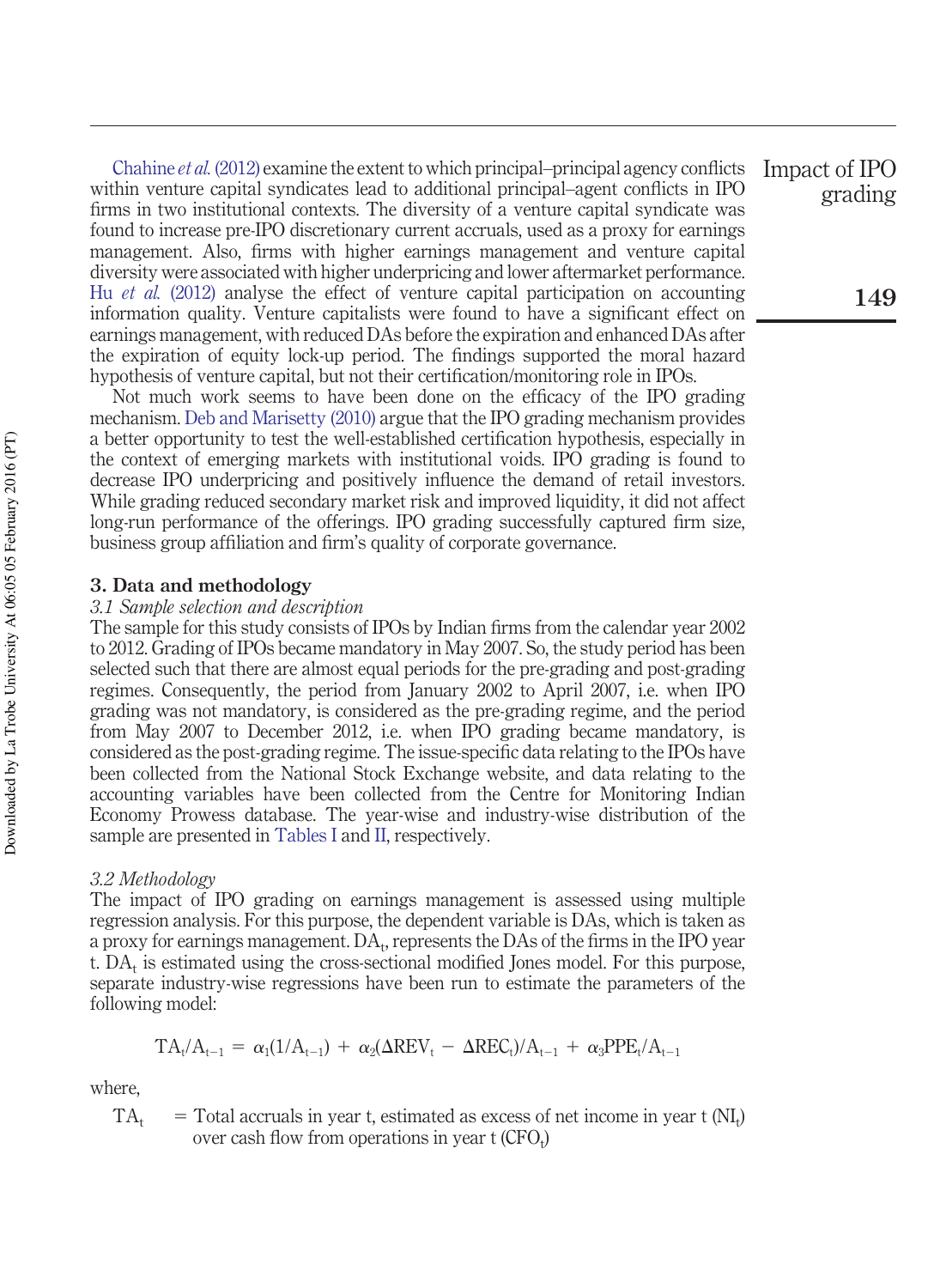| <b>JFRA</b><br>13,2  | Year  | No. of IPOs |
|----------------------|-------|-------------|
|                      | 2002  | 2           |
|                      | 2003  | 4           |
|                      | 2004  | 12          |
|                      | 2005  | $32\,$      |
| 150                  | 2006  | 57          |
|                      | 2007  | 79          |
|                      | 2008  | 27          |
|                      | 2009  | 18          |
|                      | 2010  | 53          |
| Table I.             | 2011  | 29          |
| Year-wise            | 2012  | 5           |
| distribution of IPOs | Total | 318         |

 $A_{t-1}$  $=$  Total assets in year t $-1$  $\Delta \text{REV}_{t} = \text{Change in revenues from year } t-1$  to year t  $\Delta \text{REC}_{t} = \text{Change in receivables from year } t-1$  to year t  $PPE_{t}$  $=$  Property, plant and equipment in year t

The non-discretionary accruals  $(NDA_t)$  for the sample firms are obtained by inserting the estimated parameters,  $\alpha_1$ ,  $\alpha_2$  and  $\alpha_3$ , in the aforesaid equation. Discretionary accruals  $(DA_t)$  are then obtained as:

$$
DA_t/A_{t-1} = TA_t/A_{t-1} - NDA_t/A_{t-1}
$$

The independent variables comprise dummy variable for IPO grading and certain control variables that are likely to affect earnings management. The control variables are drawn from the existing literature on earnings management. These variables are described as below:

- *Firm size*: The size of the issuer firm is likely to affect the extent of earnings management both positively as well as negatively. As argued by Lee and Masulis (2011), firms with larger sizes are in a better position to manage earnings by usimg complex financial structures. On the other hand, such firms are also subject to higher scrutiny by analysts and hence tend to refrain from engaging in higher earnings management. Other studies that use firm size as control variable include Hu *et al.* (2012) and Morsfield and Tan (2006).
- *Leverage*: The degree of leverage is also likely to impact earnings management both positively and negatively. Tendency to avoid violations of debt covenant by highly levered firms might result in higher earnings management by such firms. However, higher monitoring by creditors can lead to lesser incentives for earnings management (Lee and Masulis, 2011). Leverage has also been used in other studies such as Morsfield and Tan (2006), Sun *et al.* (2010), Hu *et al.* (2012) and Lee *et al.* (2012).
- *Sales growth*: Firms with high growth might lack cash and, thus, accruals in these firms are likely to be higher (Hu *et al.*, 2012). Sales growth has also been used in other studies such as Morsfield and Tan (2006) and Sun *et al.* (2010).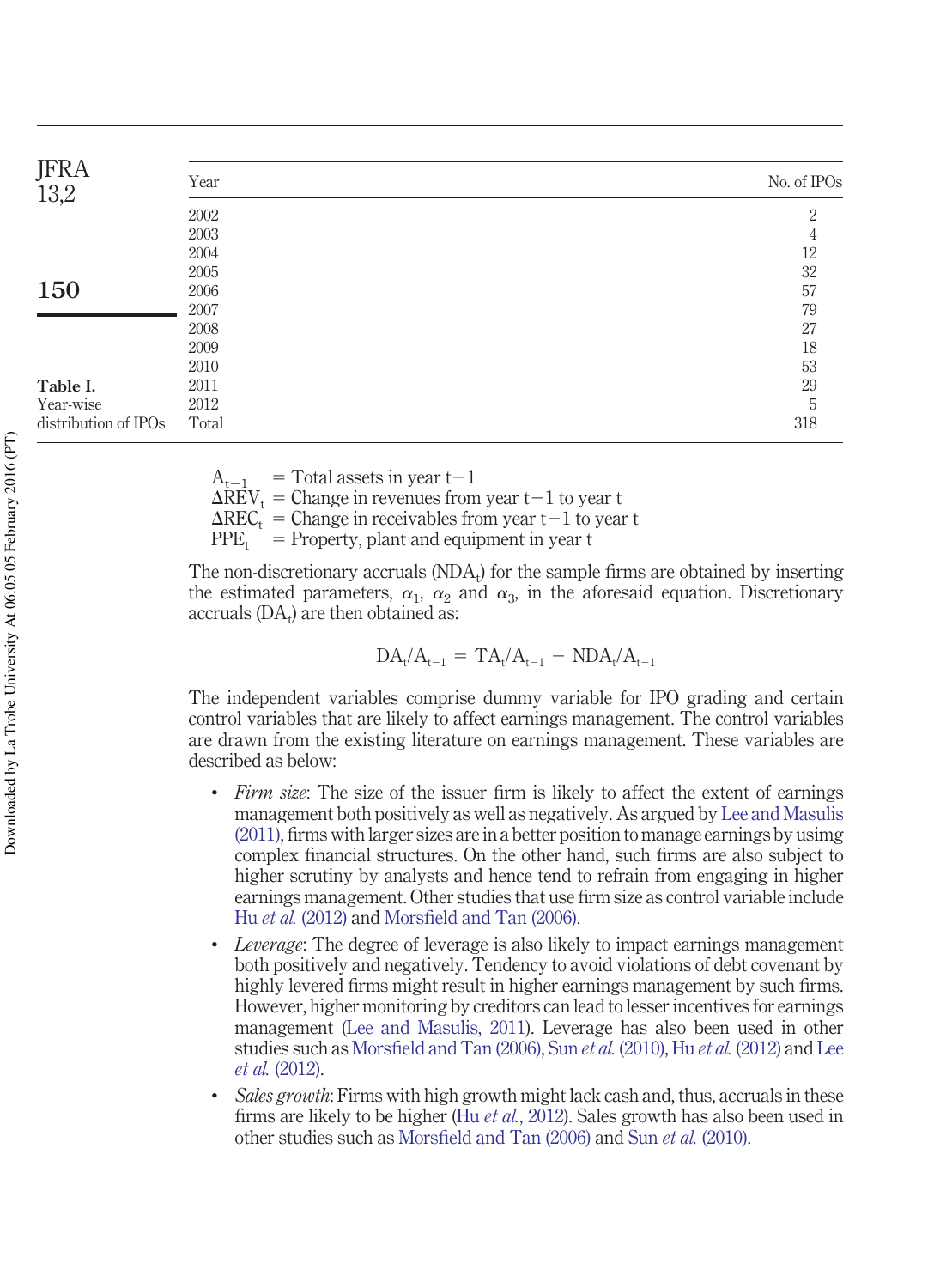| Industry                                                                                                         | NIC code <sup>a</sup> | No. of IPOs    | Impact of IPO<br>grading |
|------------------------------------------------------------------------------------------------------------------|-----------------------|----------------|--------------------------|
| Crop and animal products                                                                                         | 01                    | 4              |                          |
| Food products                                                                                                    | 10                    | 7              |                          |
| Beverages                                                                                                        | 11                    | 4              |                          |
| <b>Textiles</b>                                                                                                  | 13                    | 13             |                          |
| Wearing apparel                                                                                                  | 14                    | 11             | 151                      |
| Paper products                                                                                                   | 17                    | 5              |                          |
| Chemical products                                                                                                | 20                    | 17             |                          |
| Pharmaceuticals                                                                                                  | 21                    | 14             |                          |
| Rubber and plastic products                                                                                      | 22                    | 6              |                          |
| Non-metallic mineral products                                                                                    | 23                    | 6              |                          |
| Basic metals                                                                                                     | 24                    | 16             |                          |
| Fabricated metal products                                                                                        | 25                    | 7              |                          |
| Computer and electronic products                                                                                 | 26                    | $\overline{4}$ |                          |
| Electrical equipment                                                                                             | 27                    | 9              |                          |
| Machinery and equipment                                                                                          | 28                    | 7              |                          |
| Other transport equipment                                                                                        | 30                    | 8              |                          |
| Other manufacturing                                                                                              | 32                    | 10             |                          |
| Diversified                                                                                                      | 34                    | 9              |                          |
| Electricity, gas and steam supply                                                                                | 35                    | 13             |                          |
| Construction of buildings                                                                                        | 41                    | 6              |                          |
| Civil engineering                                                                                                | 42                    | 33             |                          |
| Wholesale trade                                                                                                  | 46                    | 12             |                          |
| Air transport                                                                                                    | 51                    | $\overline{4}$ |                          |
| Warehousing                                                                                                      | 52                    | 9              |                          |
| Accommodation                                                                                                    | 55                    | 3              |                          |
| Publishing activities                                                                                            | 58                    | 6              |                          |
| Motion picture and video production                                                                              | 59                    | 9              |                          |
| Telecommunication                                                                                                | 61                    | 3              |                          |
| Computer programming and consultancy                                                                             | 62                    | 26             |                          |
| Information service activities                                                                                   | 63                    | 16             |                          |
| Real estate activities                                                                                           | 68                    | 14             |                          |
| Education                                                                                                        | 85                    | 3              |                          |
| Human health activities                                                                                          | 86                    | $\overline{4}$ |                          |
| Total                                                                                                            |                       | 318            | Table II.                |
|                                                                                                                  |                       |                | Industry-wise            |
| <b>Notes:</b> <sup>a</sup> Refers to the National Industrial Classification code up to the first two-digit level |                       |                | distribution of IPOs     |

- *Offer size*: With larger offer sizes, issuers might have incentives to increase the wealth of existing shareholders at the expense of new shareholders and hence tend to engage in higher earnings management (Lee and Masulis, 2011). This variable has also been used in Sun *et al.* (2010) and Lee *et al.* (2012).
- *Firm Age*: Older firms tend to have well-established management and accounting systems than younger firms, and hence lesser incentives to manage earnings (Lee and Masulis, 2011). Sun *et al.* (2010) and Hu *et al.* (2012) also use firm age as a control variable.

To ascertain the impact of grading on earnings management, three regression models have been used. The first regression model is estimated using the full sample of IPO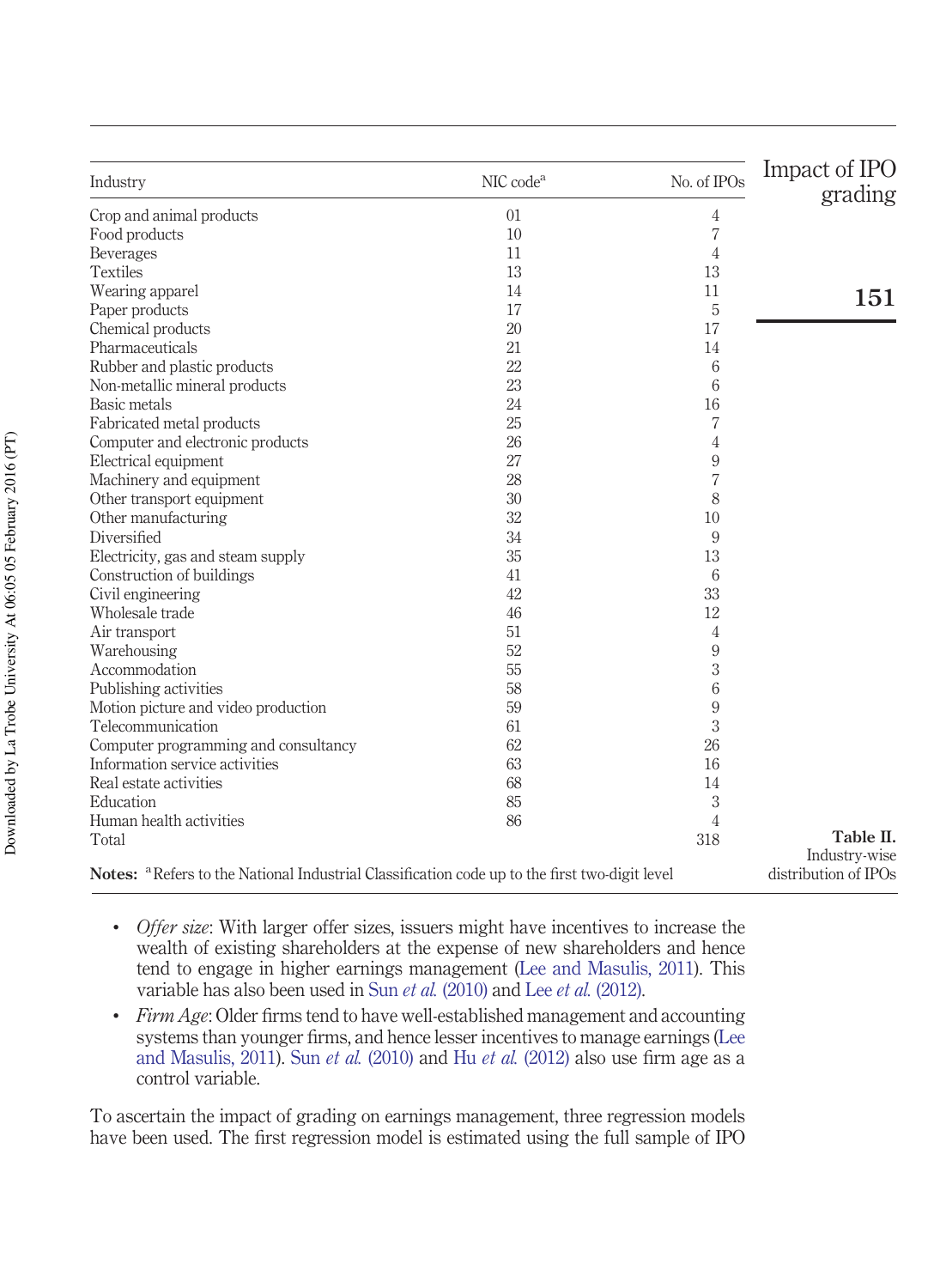firms. This model uses a grade dummy to test whether earnings management differs between graded and ungraded IPOs. As a certification mechanism, grading is expected to reduce earnings management. Consequently, graded IPOs are expected to exhibit lower earnings management as compared to ungraded IPOs. Hence, a priori, the grade dummy should take a negative sign. Model 1 is as follows:

$$
DA_t = \alpha + \beta_1 F\_Size + \beta_2 Lev + \beta_3 S\_Growth + \beta_4 Off\_Size + \beta_5 Age
$$

+  $\beta_6$ Grade dummy

where,

| $DA_{t}$                    | $=$ Discretionary accruals in the IPO year t, estimated using the  |
|-----------------------------|--------------------------------------------------------------------|
|                             | cross-sectional modified Jones model                               |
| F_Size                      | $=$ Firm size measured by ln(total assets) in year t               |
| Lev                         | $=$ Leverage, measured by total liabilities/total assets in year t |
| S Growth                    | $=$ Sales growth, measured as (change in sales between years t and |
|                             | $t-1$ / sales in year $t-1$                                        |
| Off Size                    | $=$ Offer size, measured by ln(total proceeds from the offer)      |
| Age                         | $=$ Age of the issuer firm, measured as ln(number of years between |
|                             | founding year and IPO year)                                        |
| $\sim$ $\sim$ $\sim$ $\sim$ | $\cdots$                                                           |

Grade\_dummy = Dummy variable that equals 1 if the IPO is graded and 0 otherwise

The second regression model is used to ascertain how the actual grade assigned impacts the earnings management. This regression model is estimated using a sub-sample of graded IPOs. Model 2 is as follows:

$$
DA_t = \alpha + \beta_1 F\_Size + \beta_2 Lev + \beta_3 S\_Growth + \beta_4 Off\_Size + \beta_5 Age
$$
  
+  $\beta_6 Grade\_assgnd$ 

The dependent and the control variables are the same as in Model 1, except that the Grade\_dummy variable has been replaced by Grade\_assgnd, which refers to the IPO grade assigned. Higher actual grades certify better quality of the IPOs, and such IPO firms are expected to engage in lesser earnings management. Hence, a priori, the variable Grade\_assgnd should take a negative sign.

The third regression model tests whether there is significant difference in the earnings management of high-graded and low-graded IPOs. This regression model is also estimated using a sub-sample of graded IPOs. Model 3 is as follows:

$$
DA_t = \alpha + \beta_1 F\_Size + \beta_2 Lev + \beta_3 S\_Growth + \beta_4 Off\_Size + \beta_5 Age
$$
  
+  $\beta_6 High\_Grade$ 

The dependent and the control variables are the same as in Model 1 and Model 2. The Grade\_assgnd variable has been replaced with High\_Grade dummy variable. This variable takes the value of 1 if the grade assigned is greater than or equal to 3 and 0 otherwise. Similar to the argument for the Grade\_assgnd variable, a negative relationship is expected between the High\_Grade dummy variable and earnings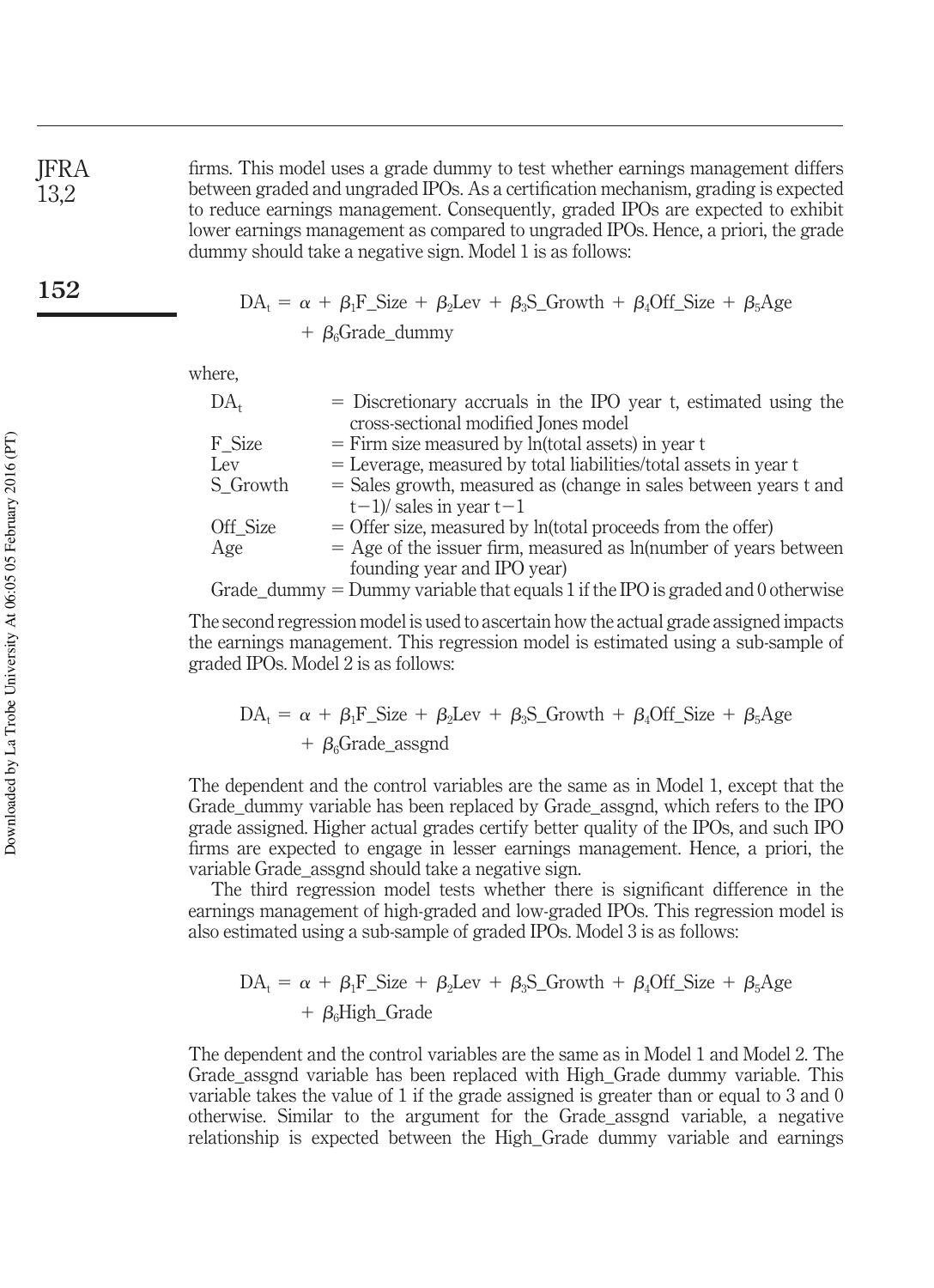management. Hence, a priori, the High\_Grade dummy variable should take a negative sign. Impact of IPO grading

### **4. Results and discussion**

Table III reports the descriptive statistics for the dependent and independent variables used in the study. The descriptives for the full sample are reported in Panel A. The mean DAs for the full sample are positive, suggesting presence of income-increasing earnings management in the IPOs. Panel B reports the descriptives for the graded sub-sample. The DAs for the graded sample are also positive but lower than the full sample. The mean grade assigned is 2.692. The grades are assigned by the grading agencies on a five-point scale of 1 to 5, with 1 indicating poor fundamentals and 5 indicating strong fundamentals. However, in the graded sample, the maximum grade assigned is 4.

### *4.1 Univariate results*

Table IV presents the results of univariate tests for mean difference in DAs between graded and ungraded IPOs (Panel A) and high-graded and low-graded IPOs (Panel B). The results suggest that earnings management, as measured by DAs, is significantly lower in graded IPOs as compared to ungraded IPOs. Furthermore, among the graded IPOs, high-graded IPOs exhibit lower earnings management as compared to low-graded IPOs. Firms with lower grades are aggressive in managing their earnings upwards. On the other hand, firms with higher grades have stronger fundamentals and lesser incentives to manage their earnings upwards. Hence, they are conservative in reporting earnings.

### *4.2 Multivariate results*

The results of multiple regression are reported in Table V. Model 1 is estimated with the full sample of graded as well as ungraded IPOs. Model 2 and Model 3 are estimated with graded IPOs only. The Grade\_dummy is found to have a significant negative

| Variable                       | Mean       | SD         | Minimum  | Maximum |                        |
|--------------------------------|------------|------------|----------|---------|------------------------|
| Panel A: Full sample           |            |            |          |         |                        |
| Discretionary accruals         | 0.026      | 0.203      | $-1.088$ | 1.157   |                        |
| Total assets (in Rs mn)        | 11,506.694 | 49,389.445 | 124.400  | 67,3868 |                        |
| Total liabilities/total assets | 0.469      | 0.227      | 0.003    | 1.280   |                        |
| Sales growth                   | 1.043      | 4.340      | $-1$     | 59.545  |                        |
| Offer size (in Rs mn)          | 3,409.026  | 9,767.830  | 27.130   | 102,600 |                        |
| Age (in yrs)                   | 14.987     | 11.253     | 2        | 92      |                        |
| Panel B: Graded sample         |            |            |          |         |                        |
| Discretionary accruals         | 0.001      | 0.192      | $-1.088$ | 0.554   |                        |
| Total assets (in Rs mn)        | 11,221.581 | 34,951.799 | 165      | 360,306 |                        |
| Total liabilities/total assets | 0.480      | 0.244      | 0.003    | 1.280   |                        |
| Sales growth                   | 0.522      | 1.139      | $-1$     | 8.438   |                        |
| Offer size (in Rs mn)          | 3,731.024  | 10,545.389 | 105.562  | 102,600 |                        |
| Age (in yrs)                   | 14.587     | 12.340     | 2        | 92      | Table III.             |
| Grade assigned                 | 2.692      | 0.865      |          | 4       | Descriptive statistics |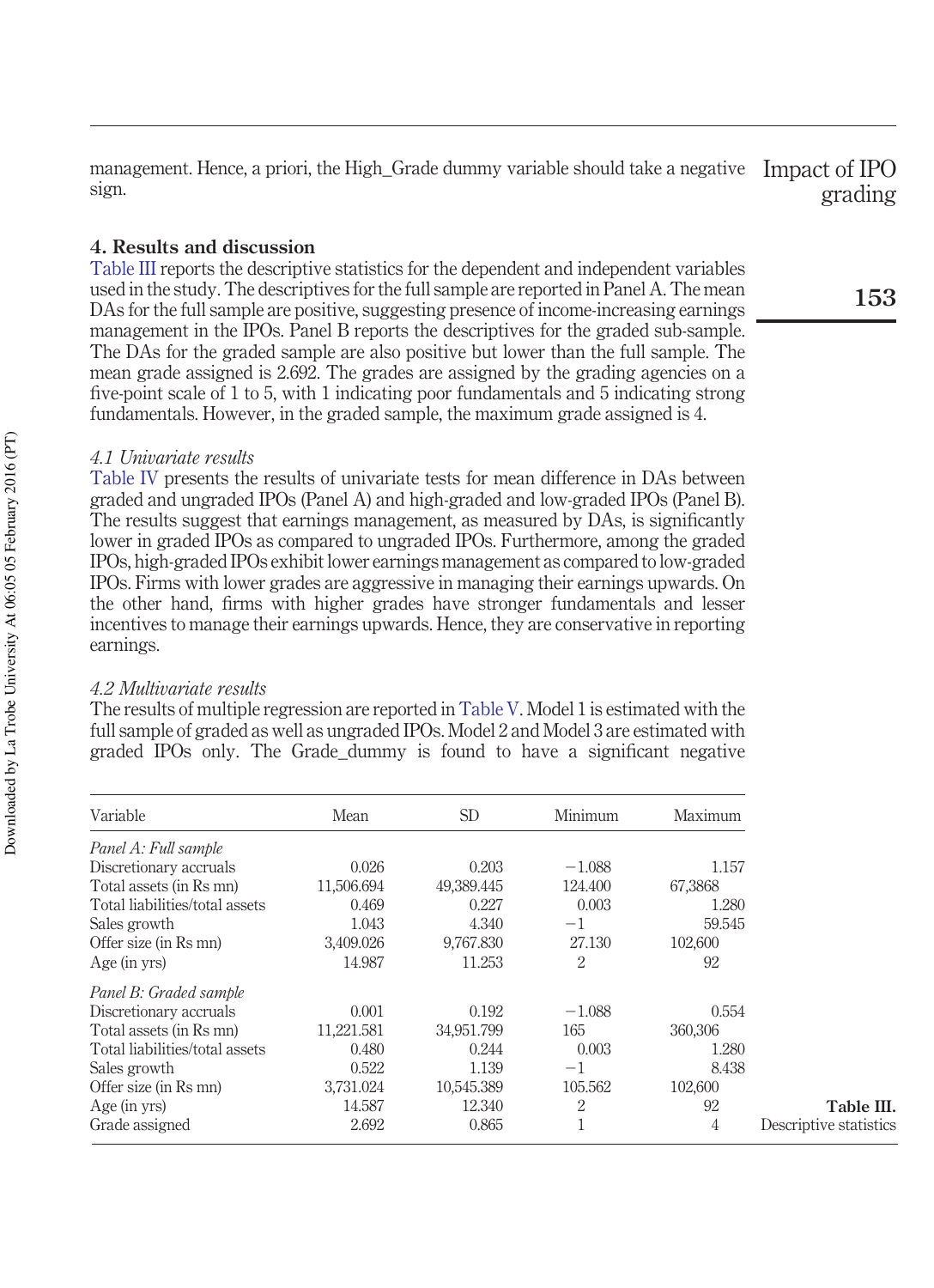relationship with DAs. This implies that graded IPOs exhibit significantly lower earnings management as compared to ungraded ones. It suggests that earnings management has significantly reduced in the post IPO grading regime. Grade\_assgnd is found to be negative and significant in Model 2. This shows that highly graded IPO firms engage in lesser earnings management. The results of Model 3 are also consistent with this finding. The High–Grade dummy has a significant negative relationship with DAs. This implies that IPO firms with high grade (equal to or greater than 3) engage in lesser earnings management as compared to IPO firms with lower grade (less than 3). These results are consistent with the univariate tests. JFRA 13,2 **154**

The results are also consistent with studies that highlight the role of other certification mechanisms such as auditors, underwriters, venture capital backing and private equity backing in reducing earnings management by IPO firms. Brau and Johnson (2009) find a negative association between the presence of third-party certifiers such as auditors, underwriters, attorneys and venture capitalists and IPO firm earnings management. Chang *et al.* (2010) and Sun *et al.* (2010) find lesser earnings management by IPO firms that are associated with more prestigious underwriters. Chen *et al.* (2005) find that higher-quality auditors and earnings management by IPO firms are inversely related. Morsfield and Tan (2006) and Gioielli *et al.* (2008) show that venture

| Mean | Ungraded IPOs   | Panel A: Discretionary accruals (full sample)<br>Graded IPOs        | Mean difference ( <i>t</i> -statistic) |
|------|-----------------|---------------------------------------------------------------------|----------------------------------------|
|      | 0.047           | 0.001                                                               | $0.046**$ (2.040)                      |
| Mean | Low Graded IPOs | Panel B: Discretionary accruals (graded sample)<br>High Graded IPOs | Mean difference ( <i>t</i> -statistic) |
|      | 0.046           | $-0.033$                                                            | $0.079**$ (2.464)                      |

|                                      |                                                                                              | Model 1      |          | Model 2      |          | Model 3      |          |
|--------------------------------------|----------------------------------------------------------------------------------------------|--------------|----------|--------------|----------|--------------|----------|
|                                      | Variable                                                                                     | Coefficients | t-value  | Coefficients | t-value  | Coefficients | t-value  |
|                                      | Intercept                                                                                    | 0.011        | 0.096    | 0.111        | 0.622    | 0.087        | 0.472    |
|                                      | F Size                                                                                       | 0.000        | 0.019    | 0.018        | 0.901    | 0.020        | 0.970    |
|                                      | Lev                                                                                          | $0.118**$    | 2.303    | $0.127*$     | 1.885    | $0.140**$    | 2.076    |
|                                      | S Growth                                                                                     | 0.002        | 0.600    | 0.009        | 0.624    | 0.008        | 0.594    |
|                                      | Off Size                                                                                     | 0.006        | 0.441    | $-0.011$     | $-0.427$ | $-0.019$     | $-0.775$ |
|                                      | Age                                                                                          | $-0.032*$    | $-1.868$ | $-0.010$     | $-0.412$ | $-0.017$     | $-0.701$ |
|                                      | Grade dummy                                                                                  | $-0.051**$   | $-2.234$ |              |          |              |          |
|                                      | Grade assgnd                                                                                 |              |          | $-0.056**$   | $-2.435$ |              |          |
| Table V.                             | High Grade                                                                                   |              |          |              |          | $-0.076*$    | $-1.971$ |
| IPO grading and                      | Adjusted $R^2$                                                                               | 0.025        |          | 0.067        |          | 0.053        |          |
| discretionary<br>accruals regression | $\overline{N}$                                                                               | 318          |          | 143          |          | 143          |          |
| results                              | <b>Notes:</b> *Statistical significance level of 10%; **statistical significance level of 5% |              |          |              |          |              |          |

accruals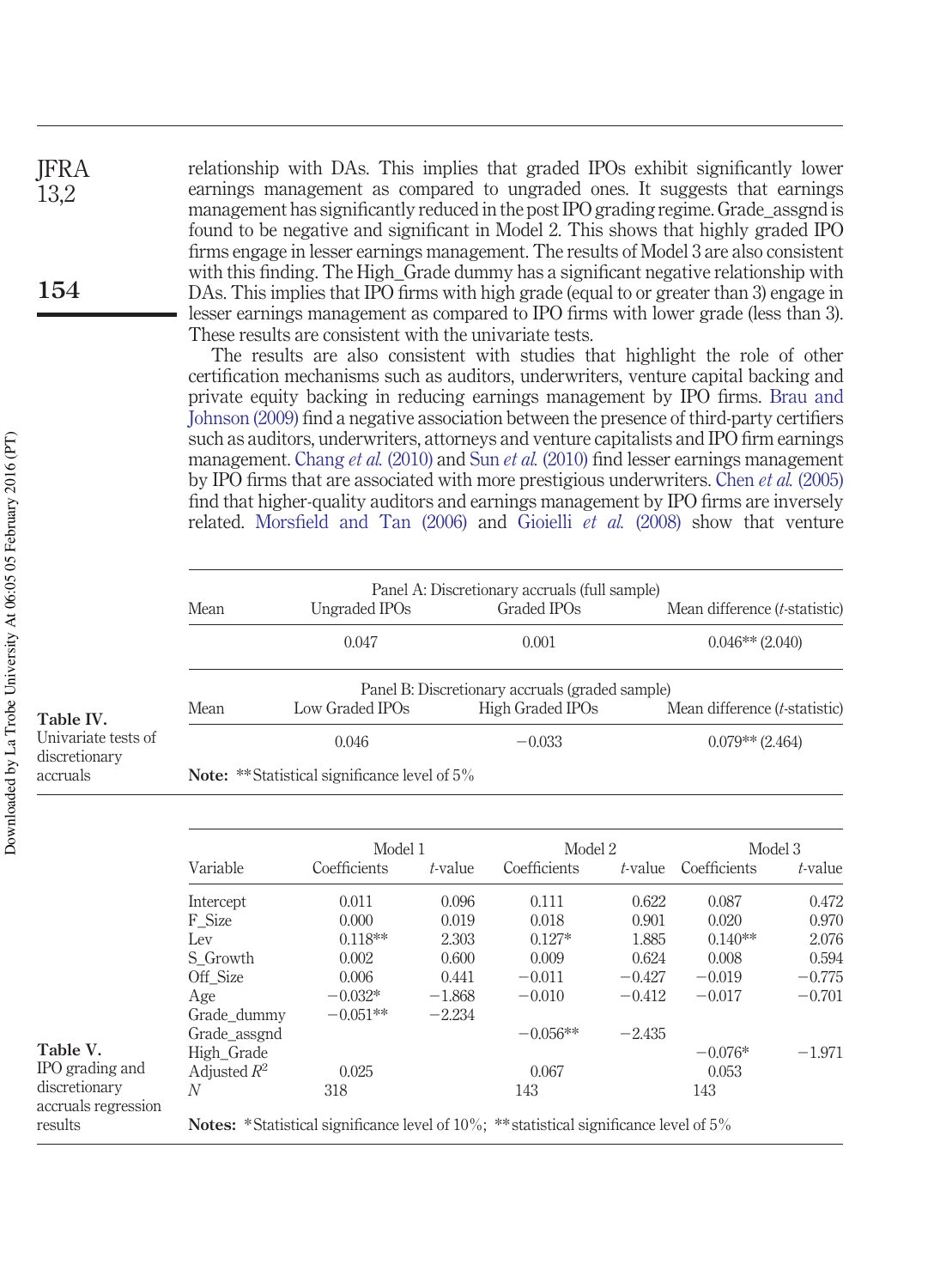capital-backed IPOs exhibit lesser earnings management as compared to non-venture-backed IPOs. Katz (2009) shows that private equity-backed IPO firms are associated with lesser earnings management as compared to non-private equity-backed IPO firms. Lee and Masulis (2011) find a negative association between venture capital investors and investment banks' reputation and earnings management in IPOs. Lee *et al.* (2012) also find support for the certification role of underwriters in the IPOs.

Among the control variables, Lev is found to be positive and significant in all the three models. As argued by Morsfield and Tan (2006) and Lee and Masulis (2011), leverage is expected to have a positive relationship with earnings management when highly levered firms tend to engage in higher earnings management to avoid violations of debt covenants. Hence, there is a positive relationship between leverage and earnings management. The second control variable found to be significant is Age. Firm age is found to have a significant negative relationship with earnings management in Model 1. Lee and Masulis (2011) argue that older firms have well-established management and accounting systems and hence lesser incentives to manage earnings as compared to younger firms. Other control variables such as F\_Size, S\_Growth and Off\_Size are not found to be significant in affecting earnings management.

Overall, the results suggest that IPO grading significantly reduces earnings management. The findings contribute to the literature on earnings management in IPOs. It establishes the efficacy of a unique IPO certification mechanism in reducing earnings management. The results have important implications for the market regulators, companies and investors. For the market regulators, it shows that the costs of enforcing a mandatory certification mechanism are justified by the benefits derived from reducing information asymmetries in the market. Given that the IPO grades are expected to reflect the true fundamentals, companies or IPO firms that have relatively weak fundamentals are likely to refrain from engaging in aggressive earnings management not justified by the fundamentals. This also has economic significance for naïve retail investors who can rely on IPO grading as a reliable certification mechanism to make a more informed decision. The interests of such investors are protected in terms of reducing adverse selection costs due to the unavailability of adequate information about the issuing firm in the public domain.

#### *4.3 Sensitivity analysis*

In this section, we conduct a sensitivity analysis using an alternative measure for DAs to check if our results vary significantly. DAs have been estimated using the original unmodified version of the Jones model as follows:

$$
TA_{t}/A_{t-1} = \alpha_1(1/A_{t-1}) + \alpha_2\Delta(REV_{t}/A_{t-1}) + \alpha_3(PPE_{t}/A_{t-1})
$$

where,

| $TA_{t}$ | = Total accruals in year t, estimated as excess of net income in year t ( $NI_t$ ) |
|----------|------------------------------------------------------------------------------------|
|          | over cash flow from operations in year $t(CFO_t)$                                  |

- $A_{t-1}$  = Total assets in year t-1
- $\Delta \text{REV}_{t} = \text{Change in revenues from year } t-1$  to year t
- $PPE_t$  = Property, plant and equipment in year t

Impact of IPO grading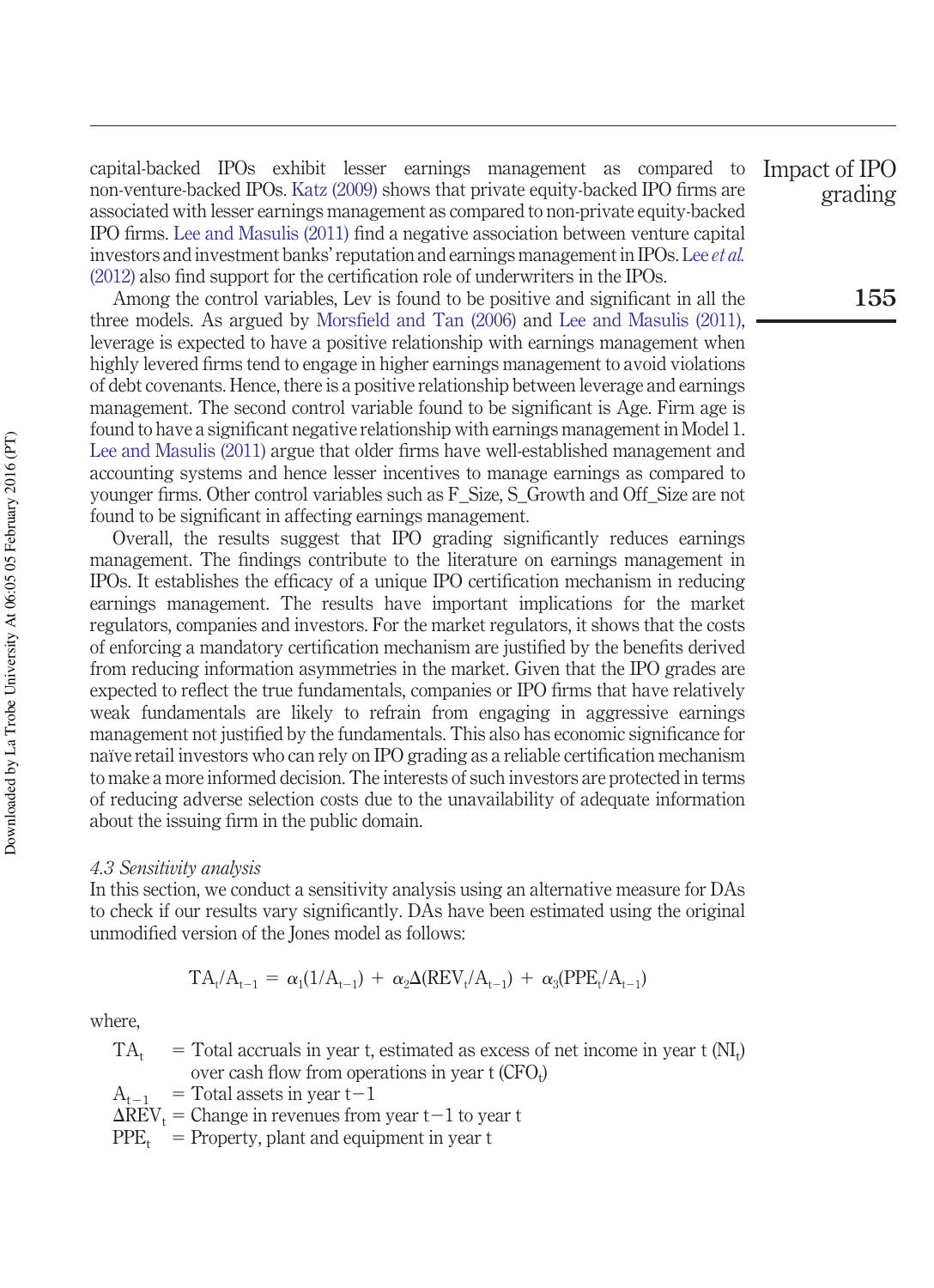The non-discretionary accruals  $(NDA_t)$  for the sample firms are obtained by inserting the estimated parameters,  $\alpha_1$ ,  $\alpha_2$  and  $\alpha_3$ , in the aforesaid equation. Discretionary accruals  $(DA_t)$  are then obtained as: JFRA 13,2

$$
DA_t/A_{t-1} = TA_t/A_{t-1} - NDA_t/A_{t-1}
$$

All the three regression models have been re-estimated using the DAs estimated as described above. The results of the regression are reported in Table VI. As shown by the results, Grade\_dummy, Grade\_assgnd and High\_Grade continue to have a significant negative relationship with the earnings management proxy, i.e. DAs. This shows that the findings are robust to the use of an alternative measure for DAs. **156**

#### **5. Conclusion**

This paper investigates the impact of IPO grading on earnings management by Indian IPO firms. Considering offerings both before and after the introduction of grading mechanism, it is found that earnings management is significantly lower in graded IPOs as compared to ungraded IPOs, suggesting that earnings management has significantly reduced in the post-IPO grading regime. Among the graded IPOs, high-graded IPOs exhibit lower earnings management as compared to low-graded IPOs. Firms with lower grades aggressively manage their earnings upwards, whereas firms with higher grades have stronger fundamentals and hence are conservative in reporting earnings. The findings are robust to the use of an alternative measure for DAs.

This study provides empirical evidence on how a unique certification mechanism such as IPO grading affects earnings management. The research findings have important implications for naive investors who do not have the requisite skills to discern the quality of accounting information disclosed by the companies in their IPOs. Such investors are largely benefitted by the opinion of a professional rating agency with regard to the quality of the offering, while making investment decisions. The study also has important implications for the capital market regulators, as it throws some light on how firms engage in reporting the earnings in the presence of a mandatory certification

|                 |                                                                                              | Model 1      |          | Model 2      |          | Model 3      |          |
|-----------------|----------------------------------------------------------------------------------------------|--------------|----------|--------------|----------|--------------|----------|
|                 | Variable                                                                                     | Coefficients | t-value  | Coefficients | t-value  | Coefficients | t-value  |
|                 | Intercept                                                                                    | 0.042        | 0.393    | 0.057        | 0.337    | 0.025        | 0.144    |
|                 | F Size                                                                                       | 0.000        | 0.031    | 0.010        | 0.528    | 0.012        | 0.618    |
|                 | Lev                                                                                          | $0.114**$    | 2.342    | $0.117*$     | 1.889    | $0.124**$    | 2.029    |
|                 | S Growth                                                                                     | 0.002        | 0.712    | 0.006        | 0.424    | 0.006        | 0.424    |
|                 | Off Size                                                                                     | 0.004        | 0.292    | $-0.009$     | $-0.371$ | $-0.014$     | $-0.570$ |
|                 | Age                                                                                          | $-0.038**$   | $-2.338$ | 0.010        | 0.418    | 0.006        | 0.262    |
|                 | Grade dummy                                                                                  | $-0.041*$    | $-1.856$ |              |          |              |          |
| results:        | Grade assgnd                                                                                 |              |          | $-0.040*$    | $-1.813$ |              |          |
| r and           | High Grade                                                                                   |              |          |              |          | $-0.064*$    | $-1.760$ |
| V               | Adjusted $R^2$                                                                               | 0.027        |          | 0.036        |          | 0.035        |          |
| iginal<br>Jones | N                                                                                            | 318          |          | 143          |          | 143          |          |
|                 | <b>Notes:</b> *Statistical significance level of 10%; **statistical significance level of 5% |              |          |              |          |              |          |

**Table VI.** Regression IPO grading discretionar accruals (or unmodified model)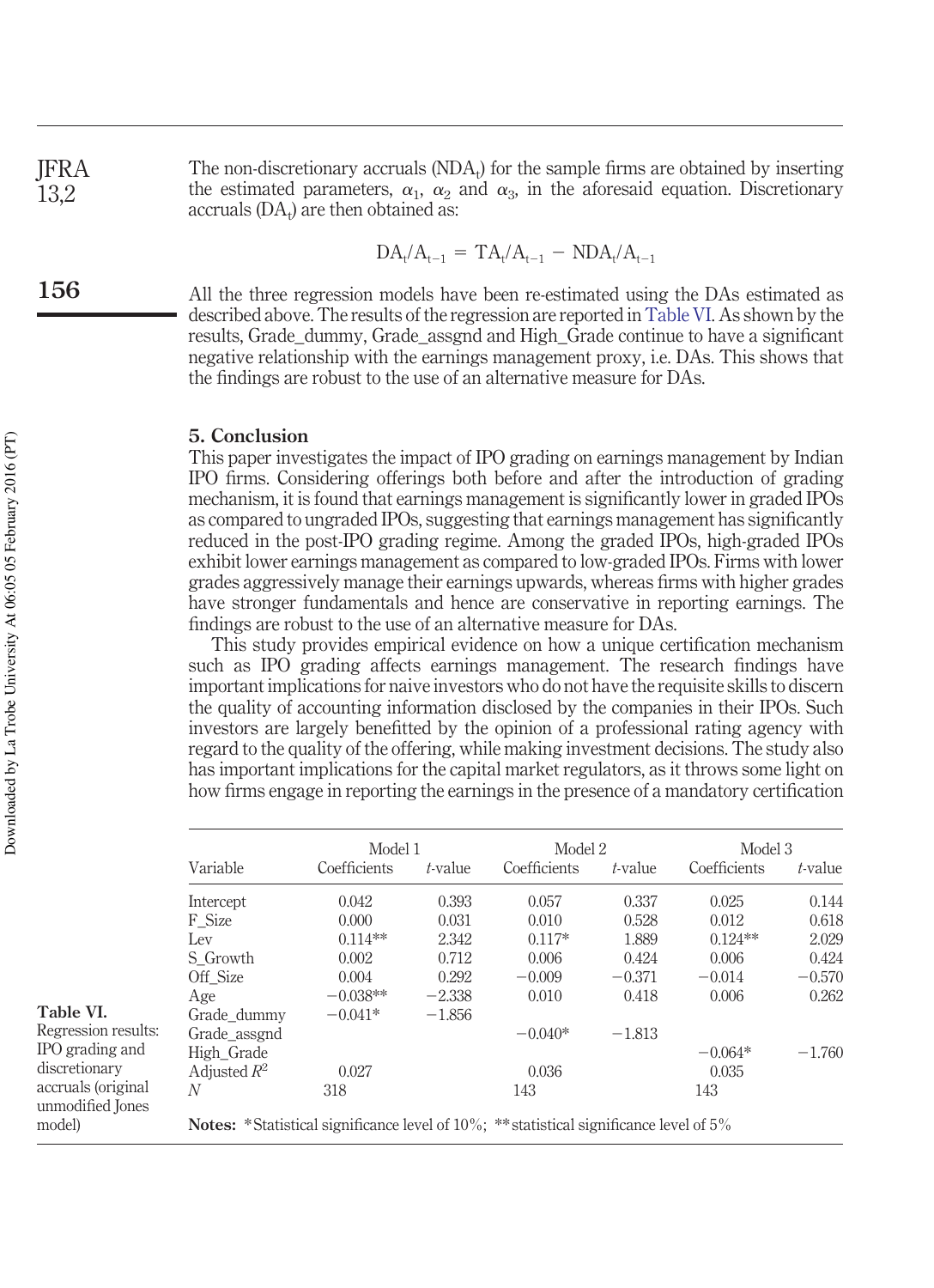mechanism. IPO firms with relatively weak fundamentals are likely to refrain from engaging in aggressive earnings management not justified by the fundamentals.

As shown herein above, earnings management practices of IPO firms are affected by IPO grading. However, the study has certain limitations with respect to the measurement of certain variables. The study uses accruals as a proxy for earnings management. However, earnings can be managed through other means such as changes in accounting policies, changes in capital structure, use of non-core earnings, etc. Future research might explore how earnings management practices of IPO firms change in the years subsequent to the IPO and how such practices affect the post-IPO stock performance.

### **References**

- Aerts, W. and Cheng, P. (2011), "Causal disclosures on earnings and earnings management in an IPO setting", *Journal of Accounting and Public Policy*, Vol. 30 No. 5, pp. 431-459.
- Aharony, J., Wang, J. and Yuan, H. (2010), "Tunneling as an incentive for earnings management during the IPO process in China", *Journal of Accounting and Public Policy*, Vol. 29 No. 1, pp. 1-26.
- Ahmad-Zaluki, N.A., Campbell, K. and Goodacre, A. (2011), "Earnings management in Malaysian IPOs: the East Asian crisis, ownership control, and post-IPO performance", *The International Journal of Accounting*, Vol. 46 No. 2, pp. 111-137.
- Ball, R. and Shivakumar, L. (2008), "Earnings quality at initial public offering", *Journal of Accounting and Economics*, Vol. 45 Nos 2/3, pp. 324-349.
- Becker, C.L., Defond, M.L., Jiambalvo, J.J. and Subramanyam, K.R. (1998), "The effect of audit quality on earnings management", *Contemporary Accounting Research*, Vol. 15 No. 1, pp. 1-24.
- Boulton, T.J., Smart, S.B. and Zutter, C.J. (2011), "Earnings quality and international IPO underpricing", *The Accounting Review*, Vol. 86 No. 2, pp. 483-505.
- Brau, J.C. and Johnson, P.M. (2009), "Earnings management in IPOs: post-engagement third-party mitigation or issuer signaling?", *Advances in Accounting, Incorporating Advances in International Accounting*, Vol. 25 No. 2, pp. 125-135.
- Chahine, S., Arthurs, J.D., Filatotchev, I. and Hoskisson, R.E. (2012), "The effects of venture capital syndicate diversity on earnings management and performance of IPOs in the US and UK: an institutional perspective", *Journal of Corporate Finance*, Vol. 18 No. 1, pp. 179-192.
- Chaney, P.K. and Lewis, C.M. (1995), "Earnings management and firm valuation under asymmetric information", *Journal of Corporate Finance*, Vol. 1 Nos 3/4, pp. 319-345.
- Chang, S.-C., Chung, T.-Y. and Lin, W.-C. (2010), "Underwriter reputation, earnings management and the long-run performance of initial public offerings", *Accounting and Finance*, Vol. 50 No. 1, pp. 53-78.
- Chen, K.Y., Lin, K.-L. and Zhou, J. (2005), "Audit quality and earnings management for Taiwan IPO firms", *Managerial Auditing Journal*, Vol. 20 No. 1, pp. 86-104.
- Deb, S.S. and Marisetty, V.B. (2010), "Information content of IPO grading", *Journal of Banking and Finance*, Vol. 34 No. 9, pp. 2294-2305.
- DuCharme, L.L., Malatesta, P.H. and Sefcik, S.E. (2001), "Earnings management: IPO valuation and subsequent performance", *Journal of Accounting, Auditing and Finance*, Vol. 16 No. 4, pp. 369-396.
- DuCharme, L., Malatesta, P. and Sefcik, S. (2004), "Earnings management, stock issues, and shareholder lawsuits", *Journal of Financial Economics*, Vol. 71 No. 1, pp. 27-49.

grading

Impact of IPO